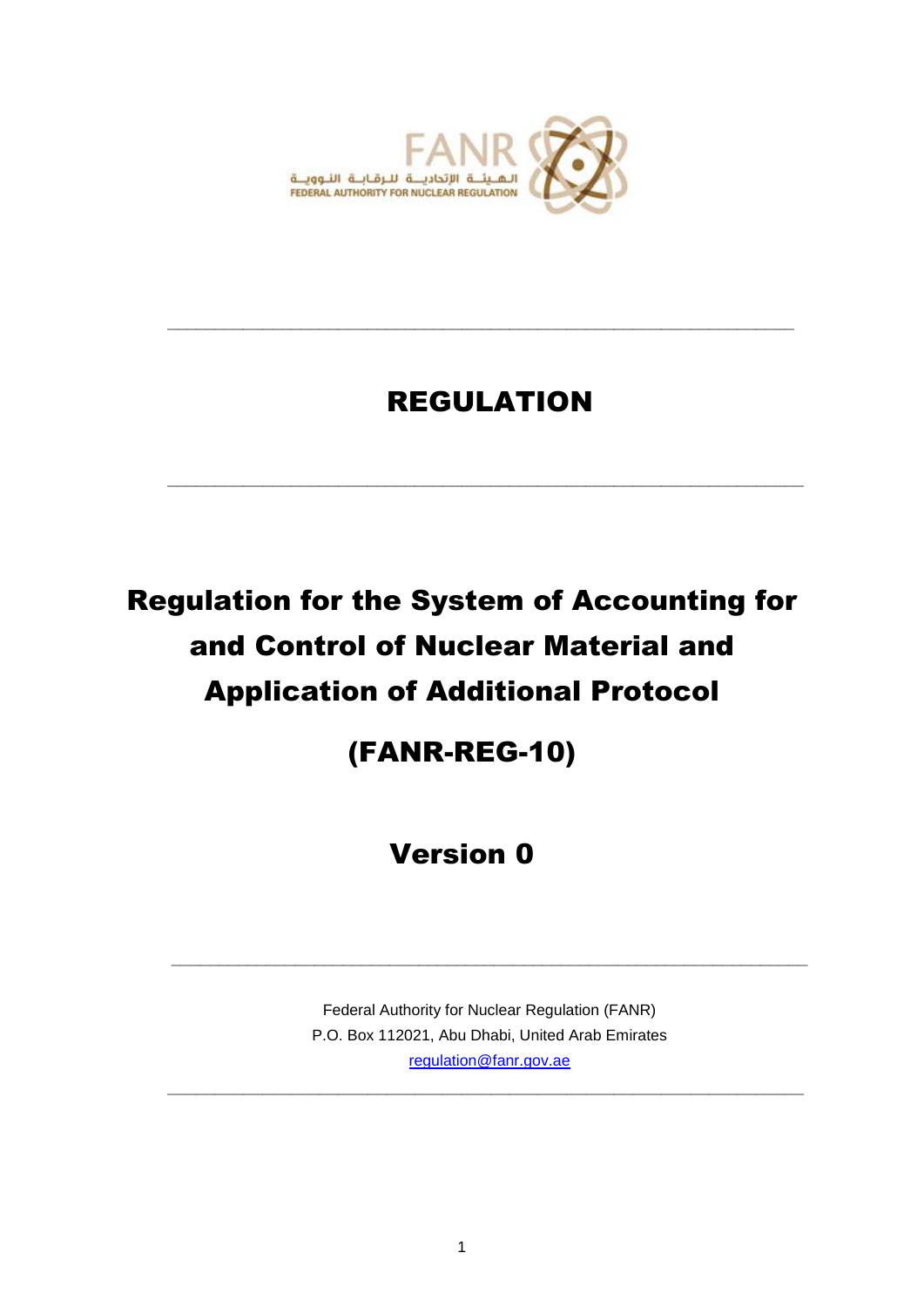### **Contents**

| System of Accounting for and Control of Nuclear Material at Facility and LOF Level 13 |  |
|---------------------------------------------------------------------------------------|--|
|                                                                                       |  |
|                                                                                       |  |
|                                                                                       |  |
|                                                                                       |  |
|                                                                                       |  |
|                                                                                       |  |
|                                                                                       |  |
|                                                                                       |  |
|                                                                                       |  |
|                                                                                       |  |
|                                                                                       |  |
|                                                                                       |  |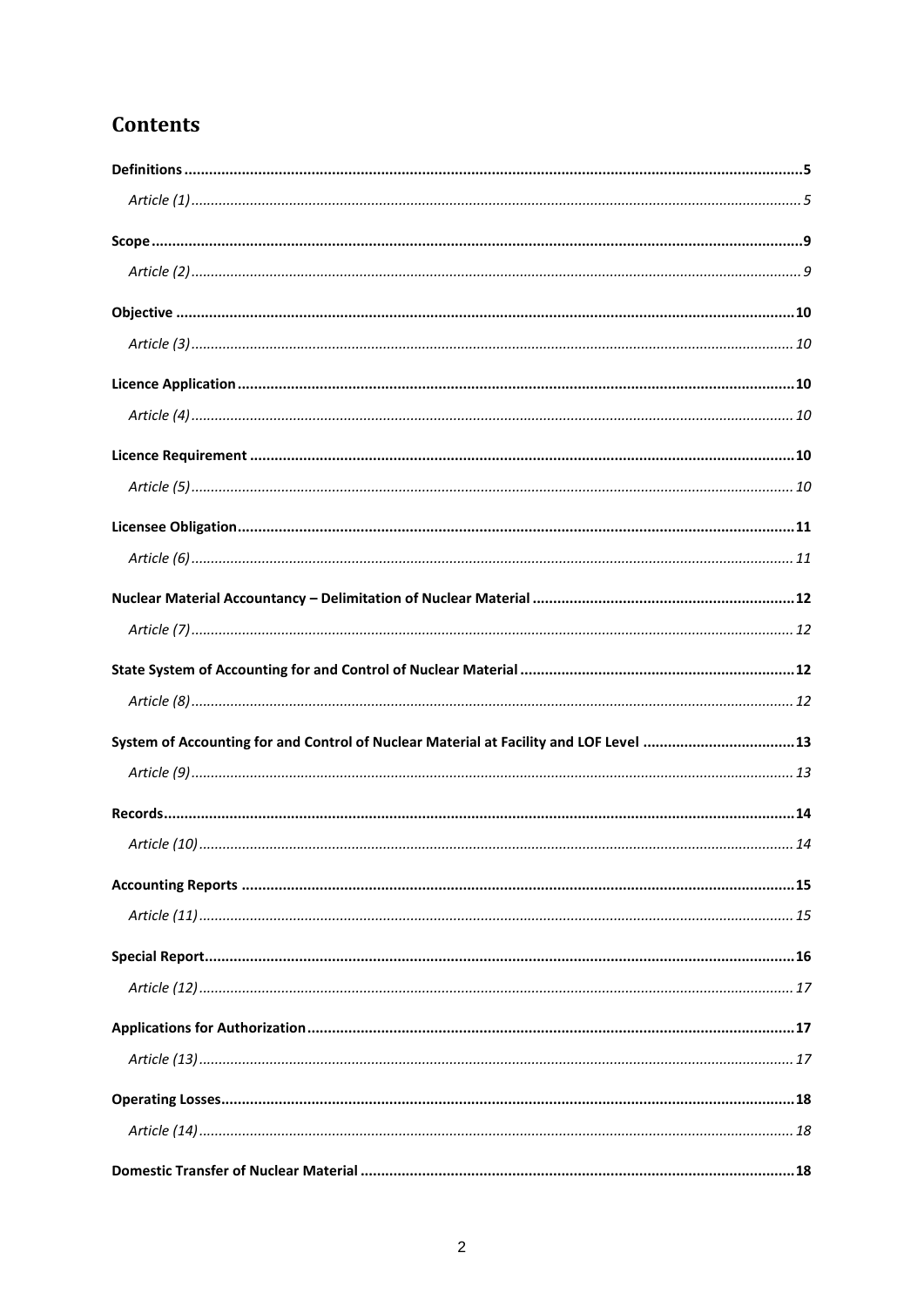| Information Regarding Export and Import of Specified Equipment and Non-Nuclear Material23 |  |
|-------------------------------------------------------------------------------------------|--|
|                                                                                           |  |
|                                                                                           |  |
|                                                                                           |  |
|                                                                                           |  |
|                                                                                           |  |
|                                                                                           |  |
|                                                                                           |  |
|                                                                                           |  |
|                                                                                           |  |
|                                                                                           |  |
|                                                                                           |  |
|                                                                                           |  |
|                                                                                           |  |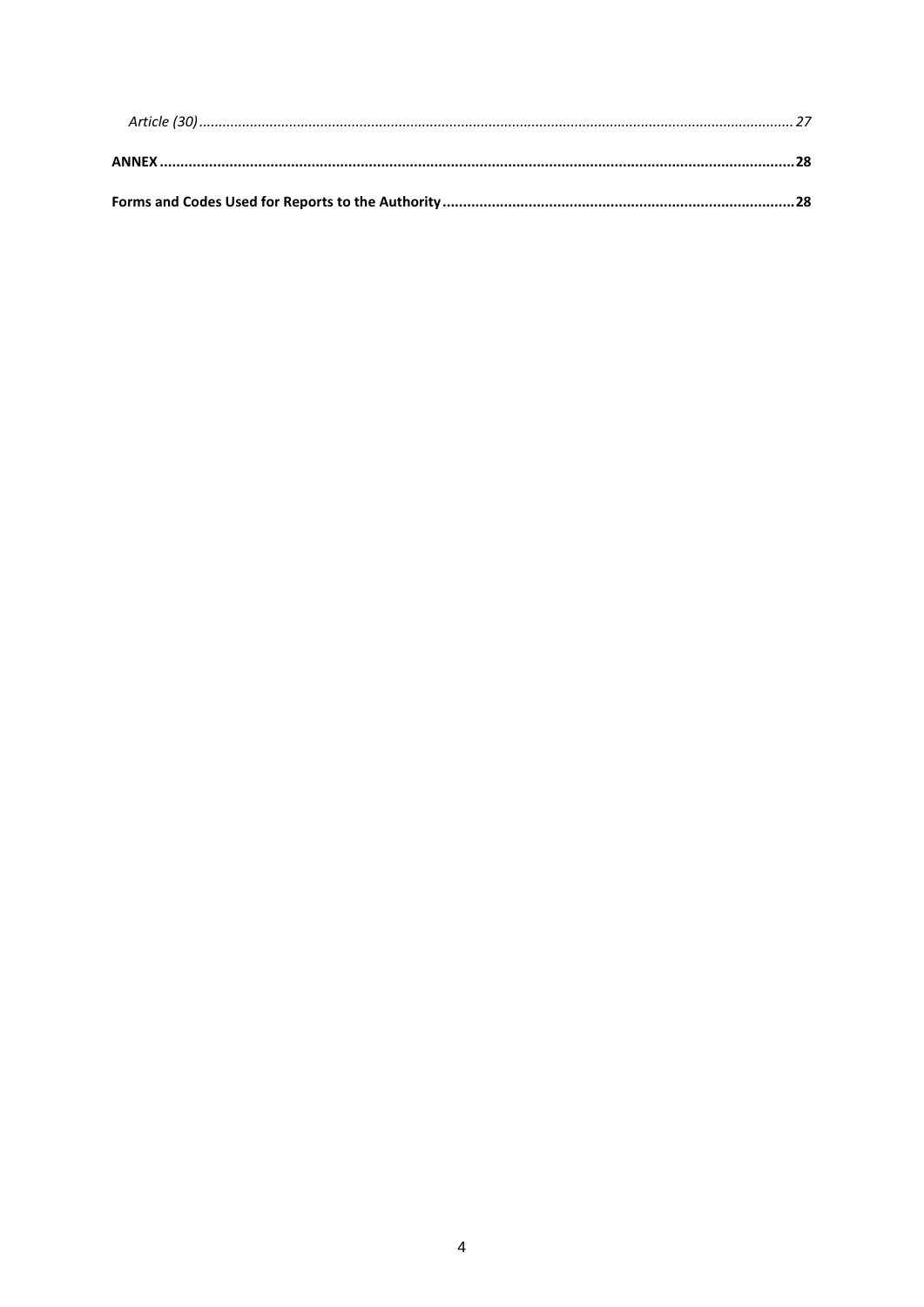#### **Definitions**

#### **Article (1)**

<span id="page-4-1"></span><span id="page-4-0"></span>For purposes of this regulation, the following terms shall have the meanings set forth below. Other capitalised terms used but not defined herein shall have the meaning ascribed to them in Article 1 of the Federal Law by Decree No. 6 of 2009 Concerning the Peaceful Uses of Nuclear Energy (the Law):

- **Accounting Records** A set of data kept at each Facility or Location Outside Facility showing the quantity of each type of Nuclear Material present, its distribution within the Facility or Location Outside Facility and any changes affecting it.
- **Additional Protocol** The Protocol Additional to the Agreement between the United Arab Emirates (UAE) and the International Atomic Energy Agency (IAEA) for the Application of Safeguards in Connection with the Treaty on the Non-Proliferation of Nuclear Weapons (NPT). The Additional Protocol was ratified by Federal Decree No. 63 of 2010 and entered into force on 20 December 2010 and reproduced in IAEA Information Circular INFCIRC/622/Add.1.
- **Batch A** portion of Nuclear Material handled as a unit for accounting purposes at a Key Measurement Point and for which the composition and quantity are defined by a single set of specifications or measurements. The Nuclear Material may be in bulk form or contained in a number of separate items (e.g. a fuel assembly). Items included in the same Batch are items containing Nuclear Material of the same element concentration and Enrichment.
- **Book Inventory** The algebraic sum of the most recent Physical Inventory of a Material Balance Area and of all Inventory Changes that have occurred since that Physical Inventory was taken.
- 
- **Containment the structural features of a Facility;** 
	- containers or equipment which are used to establish the physical integrity of an area; or
	- items (including Nuclear Safeguards Equipment or Records) to maintain the continuity of knowledge of the area or items by preventing undetected access to, or movement of, Nuclear Material or other material, or interference with such items.
	- The continuing integrity of the Containment itself is usually assured by Seals or surveillance measures and by periodic examination of the Containment during Inspection.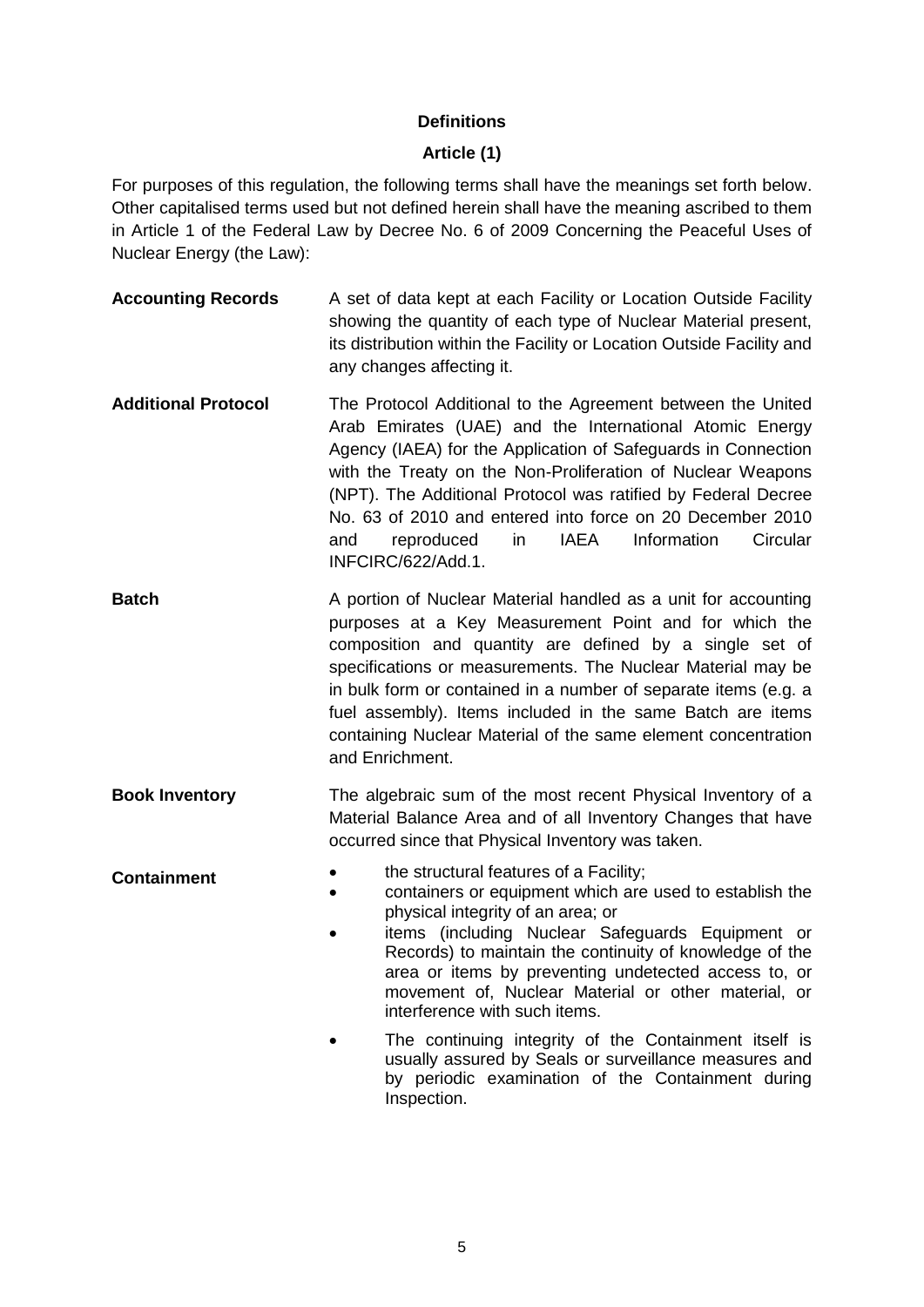| <b>Effective Kilogram</b>                  | A special unit used in the safeguarding of Nuclear Material. The<br>quantity of Nuclear Material in an Effective Kilogram is obtained<br>by taking:                                                                                                                                                                     |  |  |  |  |  |  |  |
|--------------------------------------------|-------------------------------------------------------------------------------------------------------------------------------------------------------------------------------------------------------------------------------------------------------------------------------------------------------------------------|--|--|--|--|--|--|--|
|                                            | for plutonium, its weight in kilograms;<br>$\bullet$                                                                                                                                                                                                                                                                    |  |  |  |  |  |  |  |
|                                            | for uranium with an Enrichment of 0.01 (1%) and above,<br>$\bullet$<br>its weight in kilograms multiplied by the square of its<br>Enrichment;                                                                                                                                                                           |  |  |  |  |  |  |  |
|                                            | for uranium with an Enrichment below 0.01 (1%) and<br>above 0.005 (0.5%), its weight in kilograms multiplied by<br>$0.0001$ ; and                                                                                                                                                                                       |  |  |  |  |  |  |  |
|                                            | for depleted uranium with an Enrichment of 0.005<br>$\bullet$<br>(0.5%) or below, and for thorium, its weight in kilograms<br>multiplied by 0.00005.                                                                                                                                                                    |  |  |  |  |  |  |  |
| <b>Environmental Sampling</b>              | Collection of samples from the environment with a view to<br>analysing them for traces of materials that can reveal<br>information about Nuclear<br>Material handled or activities<br>conducted.                                                                                                                        |  |  |  |  |  |  |  |
| <b>Exemption from</b><br><b>Safeguards</b> | Under the Safeguards Agreement, the State may request that a<br>limited amount of Nuclear Material be exempted from IAEA<br>safeguards (i.e., reporting to the IAEA) on account of its use or<br>quantity. De-exemption is reapplication of IAEA safeguards on<br>Nuclear Material previously exempted from safeguards. |  |  |  |  |  |  |  |
| <b>Facility</b>                            | A reactor, critical Facility, conversion plant, fabrication plant,<br>Reprocessing plant, isotope separation plant or a separate<br>storage installation or any location where Nuclear Material in<br>amounts greater than one Effective Kilogram is customarily<br>used.                                               |  |  |  |  |  |  |  |
| <b>Free Zone</b>                           | A portion of clearly defined and isolated land or setting, with a<br>special tax, customs, import and export regime.                                                                                                                                                                                                    |  |  |  |  |  |  |  |
| <b>Inventory Change</b>                    | An increase or decrease, in terms of Batches, of Nuclear<br>Material in a Material Balance Area. Such a change shall<br>involve one of the following:                                                                                                                                                                   |  |  |  |  |  |  |  |
|                                            | Increases: import, domestic receipt,<br>nuclear<br>production,<br>accidental gain, retransfers from retained waste or receipt at<br>the starting point of safeguards and de-exemption of Nuclear<br>Material from IAEA safeguards.                                                                                      |  |  |  |  |  |  |  |
|                                            | Decreases: export, domestic shipment, nuclear loss, other loss,<br>measured discard, transfer to retained waste, Exemption of<br>Nuclear Material from IAEA safeguards, and termination of<br>IAEA safeguards on Nuclear Material transferred to non-nuclear<br>use.                                                    |  |  |  |  |  |  |  |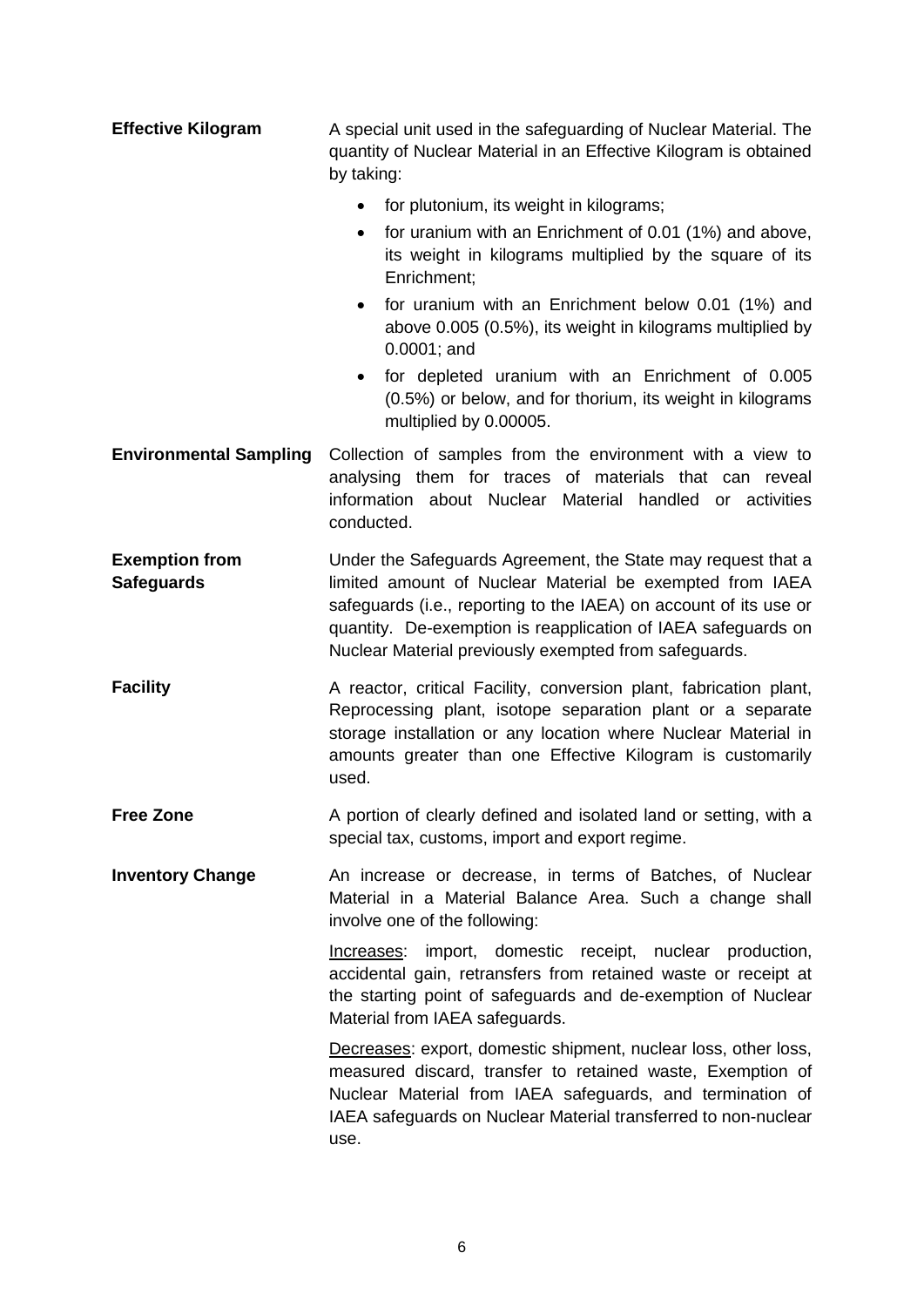| <b>Inventory Change</b><br><b>Report (ICR)</b>                      | Inventory Change Report has the meaning given to it in Article<br>11 (1) of this regulation.                                                                                                                                                                                                                                                              |  |  |  |  |  |  |  |  |
|---------------------------------------------------------------------|-----------------------------------------------------------------------------------------------------------------------------------------------------------------------------------------------------------------------------------------------------------------------------------------------------------------------------------------------------------|--|--|--|--|--|--|--|--|
| <b>Location Outside</b><br><b>Facility (LOF)</b>                    | Any installation or location, which is not a Facility, where<br>Nuclear Material is customarily used in amounts of one<br>Effective Kilogram or less.                                                                                                                                                                                                     |  |  |  |  |  |  |  |  |
| <b>Key Measurement Point</b><br>(KMP)                               | A location where Nuclear Material appears in such a form that it<br>may be measured to determine material flow or inventory. Key<br>Measurement Points thus include, but are not limited to, the<br>inputs and outputs (including measured discards) and storages<br>in Material Balance Areas.                                                           |  |  |  |  |  |  |  |  |
| <b>Material Balance Area</b>                                        | An area in or outside a Facility such that:                                                                                                                                                                                                                                                                                                               |  |  |  |  |  |  |  |  |
| (MBA)                                                               | the quantity of Nuclear Material in each transfer into or out<br>$\bullet$<br>of each Material Balance Area can be determined; and                                                                                                                                                                                                                        |  |  |  |  |  |  |  |  |
|                                                                     | the Physical Inventory of Nuclear Material in each Material<br>٠<br>Balance Area can be determined when necessary, in<br>accordance with specified procedures,                                                                                                                                                                                            |  |  |  |  |  |  |  |  |
|                                                                     | in order that the material balance can be established for IAEA<br>safeguards purposes.                                                                                                                                                                                                                                                                    |  |  |  |  |  |  |  |  |
| <b>Material Balance</b><br><b>Reports</b>                           | Material Balance Report has the meaning given to it in Article<br>11 (2) of this regulation.                                                                                                                                                                                                                                                              |  |  |  |  |  |  |  |  |
| <b>Material Unaccounted</b><br>For                                  | The difference between Book Inventory and Physical Inventory.<br>The difference can be either positive (apparent gain of material)<br>or negative (apparent loss of material). Material Unaccounted<br>For should be zero. A non-zero Material Unaccounted For is an<br>indication of a problem (e.g. accounting mistakes) which must<br>be investigated. |  |  |  |  |  |  |  |  |
| <b>Nuclear Fuel Cycle-</b><br><b>Related R&amp;D Activities</b>     | Nuclear Fuel Cycle-Related R&D Activities has the meaning<br>given to it in Article 21 (1) of this regulation.                                                                                                                                                                                                                                            |  |  |  |  |  |  |  |  |
| <b>Nuclear Material</b>                                             | Source Material or Special Fissionable Material.                                                                                                                                                                                                                                                                                                          |  |  |  |  |  |  |  |  |
| <b>Nuclear Material</b><br><b>Accountancy</b>                       | System for accounting for and control of Nuclear Material that<br>shall be established and maintained by Licensees at Facility<br>and LOF level to enable measurement and verification of flow<br>and Physical Inventory of Nuclear Material by the Operator,<br>Authority and the IAEA.                                                                  |  |  |  |  |  |  |  |  |
| <b>Nuclear Material</b><br><b>Accountancy and</b><br><b>Control</b> | The practice of Nuclear Material accountancy and the control of<br>Nuclear Material pursuant to this regulation.                                                                                                                                                                                                                                          |  |  |  |  |  |  |  |  |
| <b>Nuclear Safeguards</b><br><b>Equipment</b>                       | Any equipment mandated by, or installed by, the Authority or<br>IAEA for the Containment and surveillance of Nuclear Material.                                                                                                                                                                                                                            |  |  |  |  |  |  |  |  |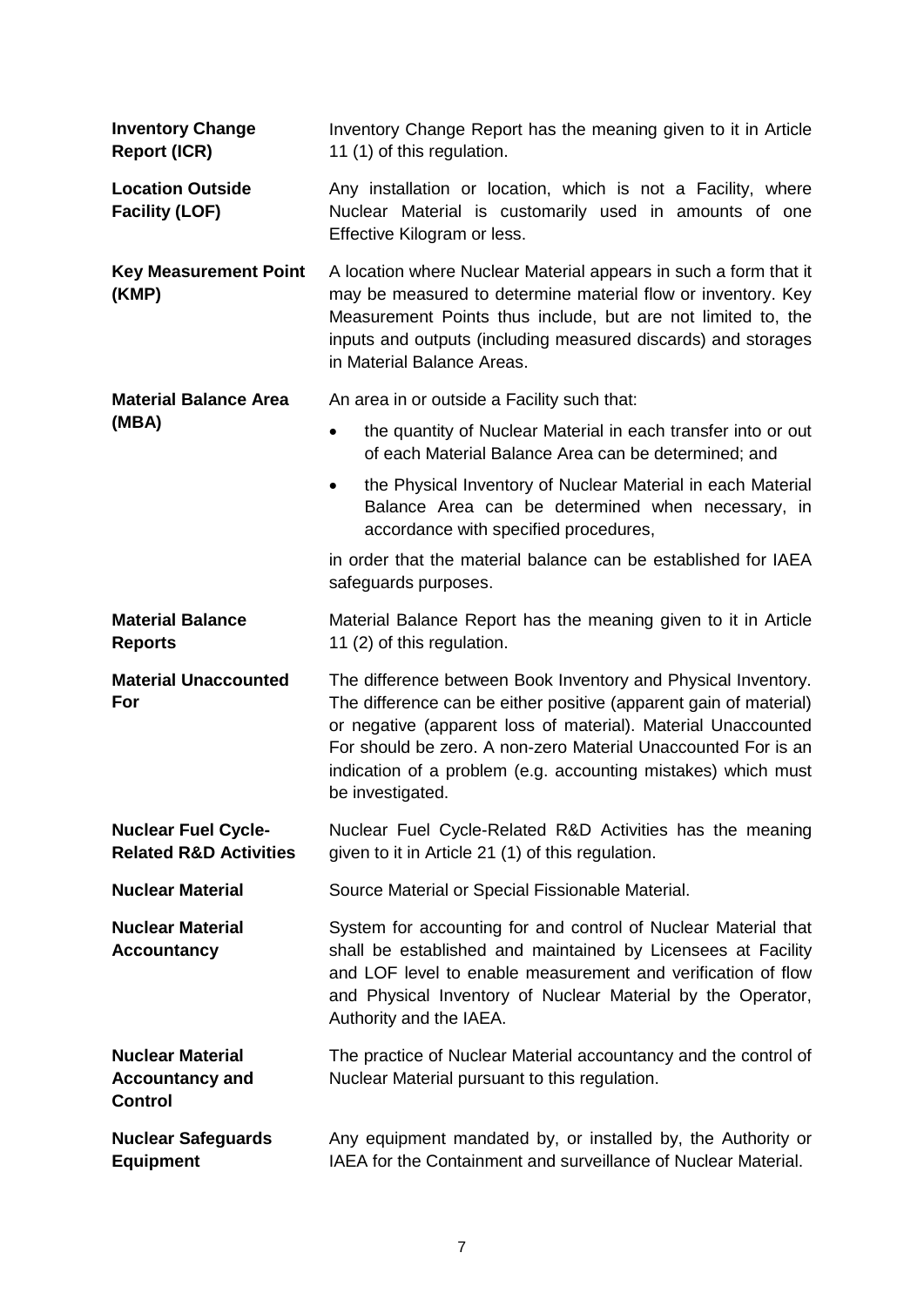| <b>Operating Records</b>             | Records kept at each Facility or Location Outside Facility on the<br>operation of such Facility or Location Outside Facility regarding<br>the use or handling of Nuclear Material, including calibration<br>related equipment and activities taken for accounting purposes.                                                                                                                                                                                                                             |
|--------------------------------------|---------------------------------------------------------------------------------------------------------------------------------------------------------------------------------------------------------------------------------------------------------------------------------------------------------------------------------------------------------------------------------------------------------------------------------------------------------------------------------------------------------|
| <b>Physical Inventory</b>            | The sum of all the measured or derived estimates of Batch<br>quantities of Nuclear Material on hand at a given time within a<br>MBA, obtained in accordance with specified procedures. Such<br>sum is determined as a result of a Physical Inventory Taking<br>(PIT) and is reported in a Physical Inventory Listing.                                                                                                                                                                                   |
| <b>Physical Inventory</b><br>Listing | A report provided by the Licensee to the Authority pursuant to<br>Article 11(3) of this regulation in connection with a Physical<br>Inventory Taking.                                                                                                                                                                                                                                                                                                                                                   |
| <b>Physical Inventory</b><br>Taking  | A process to produce a complete list of the Nuclear Material for<br>a Material Balance Area as a basis for allowing verification of<br>the Physical Inventory.                                                                                                                                                                                                                                                                                                                                          |
| <b>Records</b>                       | Accounting Records, Operating Records, all Reports and<br>clarifications thereof, source documents related to Nuclear<br>Material Accountancy and Control, notifications to the Authority,<br>requested reports, studies and experiments, and any other<br>selected items that the Authority identifies to the Licensee in<br>connection with this regulation.                                                                                                                                          |
| <b>Reports</b>                       | Special Reports, Physical Inventory Listings, Material Balance<br>Reports, Inventory Change Reports and any other report<br>drafted by the Licensee for any reason.                                                                                                                                                                                                                                                                                                                                     |
| Seal                                 | A Tamper-indicating Device used by the Authority or IAEA to<br>join movable segments of Containment in a manner such that<br>access to its contents without opening the Seal or breaking of<br>the Containment is difficult.                                                                                                                                                                                                                                                                            |
| <b>Site</b>                          | An area delimited by the State in the relevant design<br>information for a Facility, including a closed-down Facility, and<br>in the relevant information on a Location Outside Facility where<br>nNuclear Material is customarily used, including a closed-down<br>Location Outside Facility where Nuclear Material was<br>customarily used. It shall also include all installations,<br>collocated with the Facility or Location Outside Facility, for the<br>provision or use of essential services. |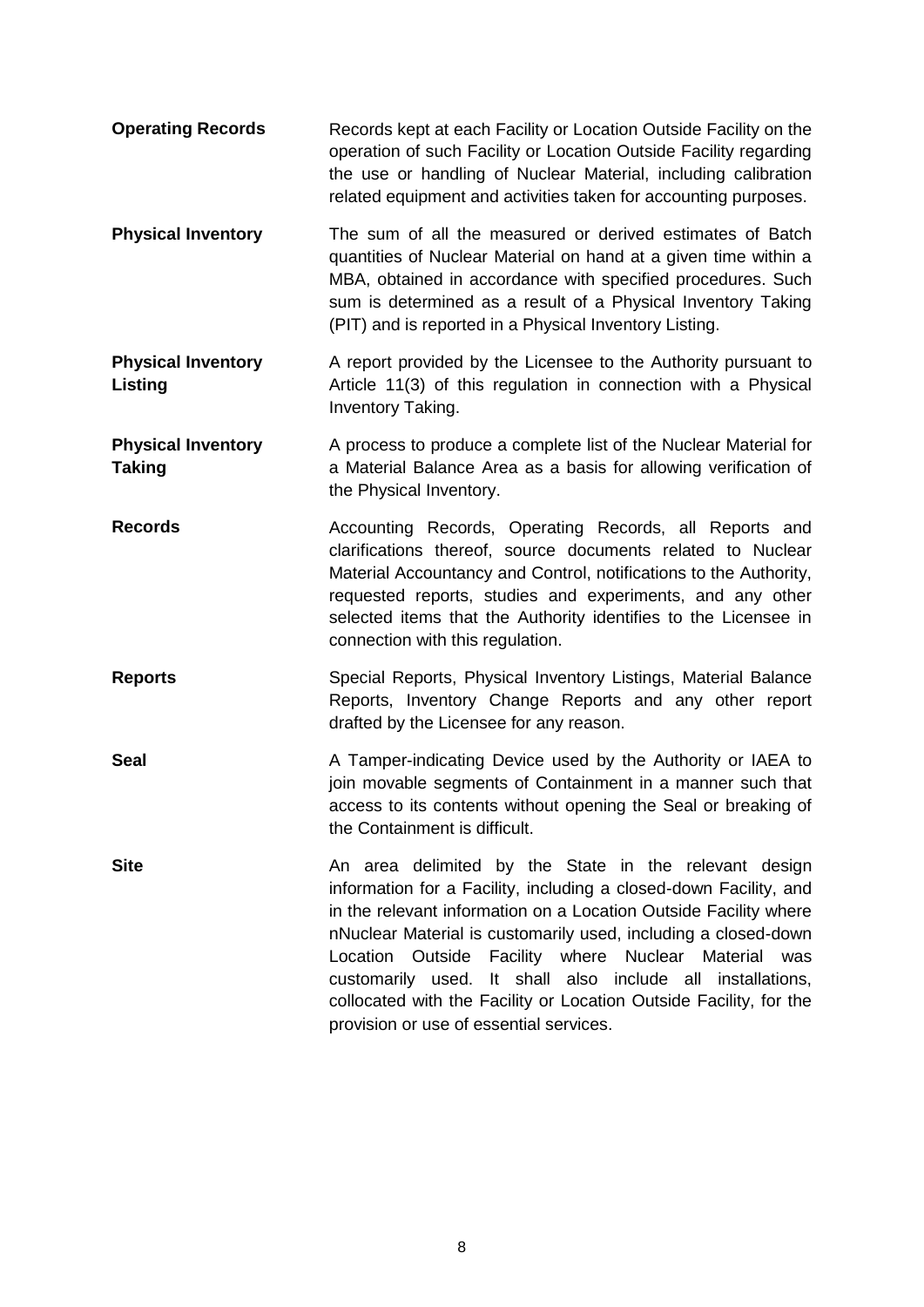| <b>Source Material</b>                                                                              | Uranium containing the mixture of isotopes occurring in nature,<br>uranium depleted in isotope 235 and thorium, each either in the<br>form of metal, alloy, chemical compound, or concentrate, or any<br>other material containing one or more of the foregoing in such<br>concentration as the Authority shall from time to time determine,<br>based on the decision of the IAEA Board of Governors; and<br>such other material as the Authority shall from time to time<br>determine based on the decision of the IAEA Board of<br>Governors. The term Source Material shall not be interpreted<br>as applying to ore or ore residue. |
|-----------------------------------------------------------------------------------------------------|-----------------------------------------------------------------------------------------------------------------------------------------------------------------------------------------------------------------------------------------------------------------------------------------------------------------------------------------------------------------------------------------------------------------------------------------------------------------------------------------------------------------------------------------------------------------------------------------------------------------------------------------|
| <b>Special Fissionable</b><br><b>Material</b>                                                       | Plutonium-239; uranium-233; uranium enriched in the isotopes<br>235 or 233; any material containing one or more of the<br>foregoing; and such other fissionable material as the Authority<br>shall from time to time determine based on the decision of the<br>IAEA Board of Governors. Special Fissionable Material<br>excludes Source Material.                                                                                                                                                                                                                                                                                       |
| <b>Special Reports</b>                                                                              | Reports given to the Authority by the Licensee pursuant to<br>Article 12 of this regulation.                                                                                                                                                                                                                                                                                                                                                                                                                                                                                                                                            |
| <b>State System of</b><br><b>Accounting for and</b><br><b>Control of Nuclear</b><br><b>Material</b> | A system of accounting for and control of all Nuclear Material<br>subject to safeguards under the Safeguards Agreement, which<br>is established and maintained by the Authority at the State<br>level.                                                                                                                                                                                                                                                                                                                                                                                                                                  |
| <b>Tamper-indicating</b><br><b>Device</b>                                                           | A device used on a container or Containment in a manner that<br>will provide an indication of any violation of the integrity of the<br>container contents.                                                                                                                                                                                                                                                                                                                                                                                                                                                                              |

#### **Scope**

#### **Article (2)**

- <span id="page-8-1"></span><span id="page-8-0"></span>1. This regulation applies to all Persons or entities within the State including Free Zones that possess, use, produce, or handle Nuclear Material, export or import Nuclear Material or items under obligation of the Additional Protocol and to any Person or entities conducting Nuclear Fuel cycle-related activities, including Nuclear Fuel Cycle-Related R&D Activities.
- 2. The Design, Construction, development and operation of Facilities for Enrichment or Reprocessing are prohibited in the State as set forth in Article 2 (2) of the Federal Law by Decree No. 6 of 2009, Concerning the Peaceful Uses of Nuclear Energy.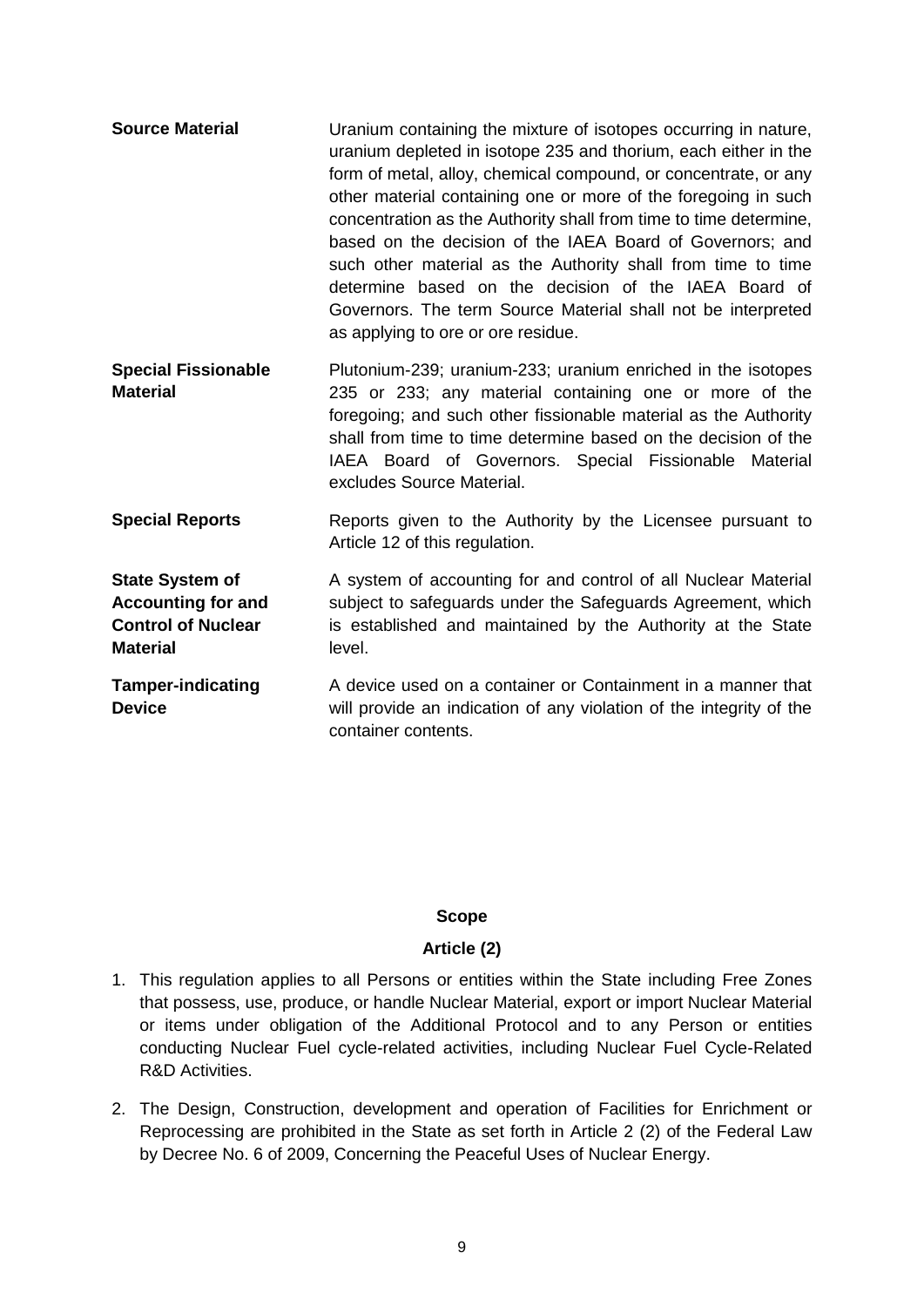#### **Objective**

#### **Article (3)**

<span id="page-9-1"></span><span id="page-9-0"></span>The objectives of this regulation are to:

- 1. Pursuant to Article 4(4) of the Federal Law by Decree No. 6 of 2009, Concerning the Peaceful Uses of Nuclear Energy, establish the requirements for the State System of Accounting for and Control of Nuclear Material at the Licensee level, in order to ensure timely detection of loss, theft, diversion, unauthorised production, or possession; and
- 2. Provide the basis for meeting international obligations and commitments under the Safeguards Agreement and the Additional Protocol.

#### **Licence Application**

#### **Article (4)**

<span id="page-9-3"></span><span id="page-9-2"></span>Before any Person may receive, produce, use, take possession of, take responsibility for transport and export or import of Nuclear Material, that Person shall apply for and receive a Licence from the Authority to do so, pursuant to Article 5.

#### **Licence Requirement**

#### **Article (5)**

- <span id="page-9-5"></span><span id="page-9-4"></span>1. Any Person wishing to be licenced to conduct any of the activities set forth in Article (4) shall submit a completed application form to the Authority using the form provided by the Authority. Such application form shall be filled out in the English language.
- 2. The application must demonstrate how the use of Nuclear Material will meet the requirements specified in this regulation. Applicants must provide information on the type, form, quantity and intended use of Nuclear Material, the Facility or Location Outside Facility in which the Nuclear Material will be used, the qualifications of those persons who will be involved in the handling of the Nuclear Material, and evidence that the applicant's system for Nuclear Material Accountancy and Control complies with this regulation.
- 3. The applicant shall submit, with its application, procedures for Physical Inventory Taking and Nuclear Material Accountancy and Control in compliance with this regulation. The Authority shall approve these procedures where they meet the requirements set forth in this regulation.
- 4. Upon review of an application made pursuant to this Article 5, the Authority may approve and issue a Licence. The Licence may contain certain conditions imposed by the Authority.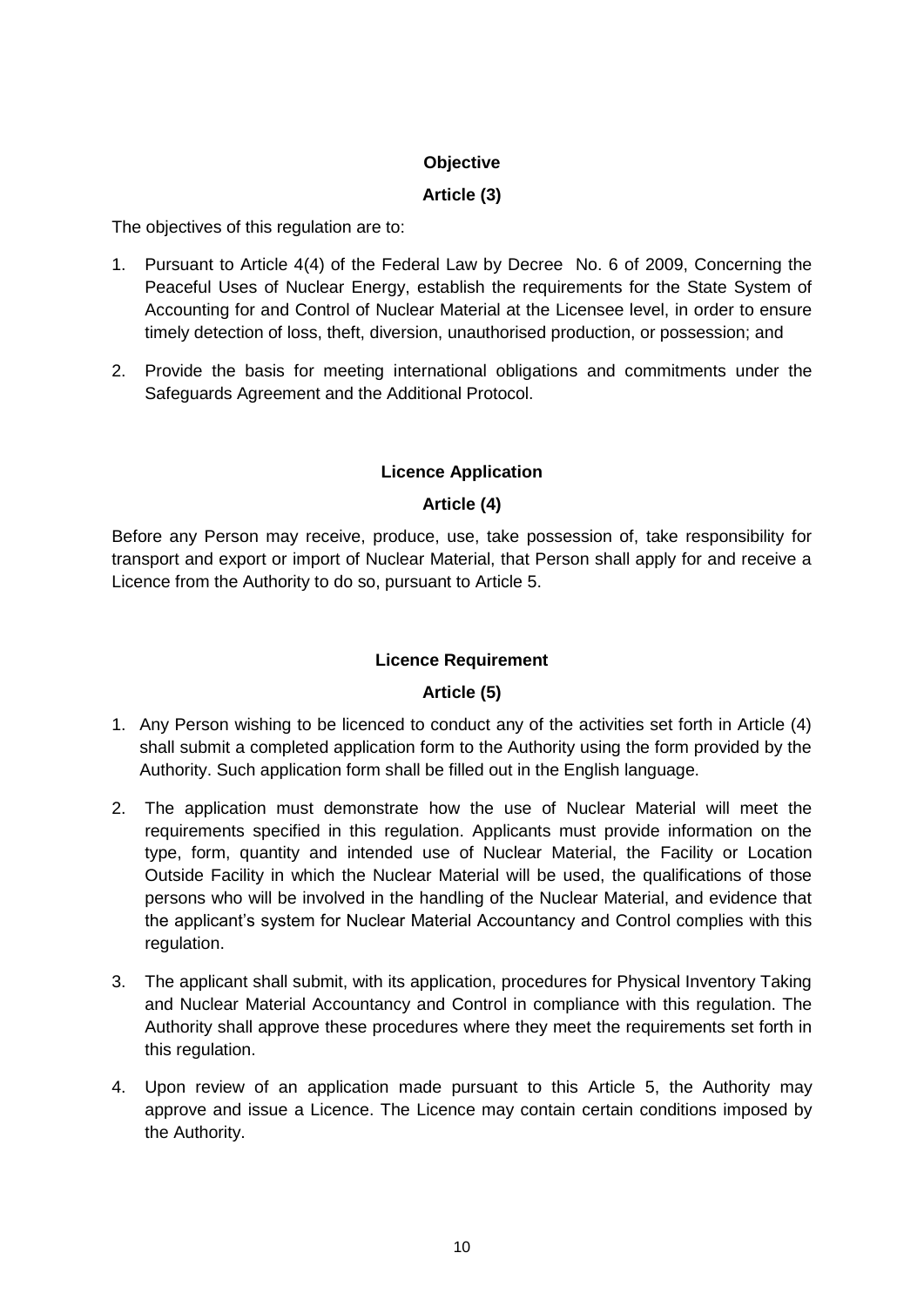#### **Licensee Obligation**

#### **Article (6)**

- <span id="page-10-1"></span><span id="page-10-0"></span>1. Obtaining Written Authorisation:
	- a) The Licensee shall inform the Authority and apply for written authorisation before beginning any activity or alteration of procedures that may have an impact on Nuclear Material Accountancy and Control and the Licensee's obligations under this regulation:
	- b) The Licensee shall in accordance with Article 13(1) of this regulation apply for and receive written authorisation from the Authority in advance of any planned consumption or dilution of Nuclear Material in such a way that it will become unrecoverable (except in the case of consumption of Nuclear Material in Nuclear Reactors);
	- c) Before interfering with any Nuclear Safeguards Equipment or any Containment the Licensee shall in accordance with Article 13(2) of this regulation apply for and receive written authorisation from the Authority (except in Nuclear Safety emergency situations, in which case the Licensee shall report the situation immediately to the Authority).
- 2. Provision of Information to the Authority:
	- a) The Licensee shall provide and submit all information, data, reports, and notifications required pursuant to this regulation in writing, in electronic format, in English within the agreed timeline between the Authority and the Licensee;
	- b) Other means of communication such as telephone shall be permitted by the Authority in urgent cases only, with the condition that such information shall be reported additionally in writing in electronic format within the agreed timeline between the Authority and the Licensee.
- 3. Reporting:
	- a) All Accounting Records, Operating Records, any Reports and any other communication made to the Authority shall be made in writing, in electronic format and in English;
	- b) The Licensee shall provide the Reports and notifications set forth in this regulation to the Authority, at the times specified by the Authority and using the forms and codes provided in Annex of this regulation, or any other method and format specified by the Authority for such purpose;
	- c) The Licensee shall provide amplifications or clarifications of any Reports or notifications submitted to the Authority upon request, and in the timescale specified, by the Authority;
	- d) The Licensee shall retain all Records, in English, for a minimum of five (5) years from the date of creation or amendment (as applicable) of the Records. In addition, the Records shall be archived for a minimum of five (5) years after all Nuclear Material is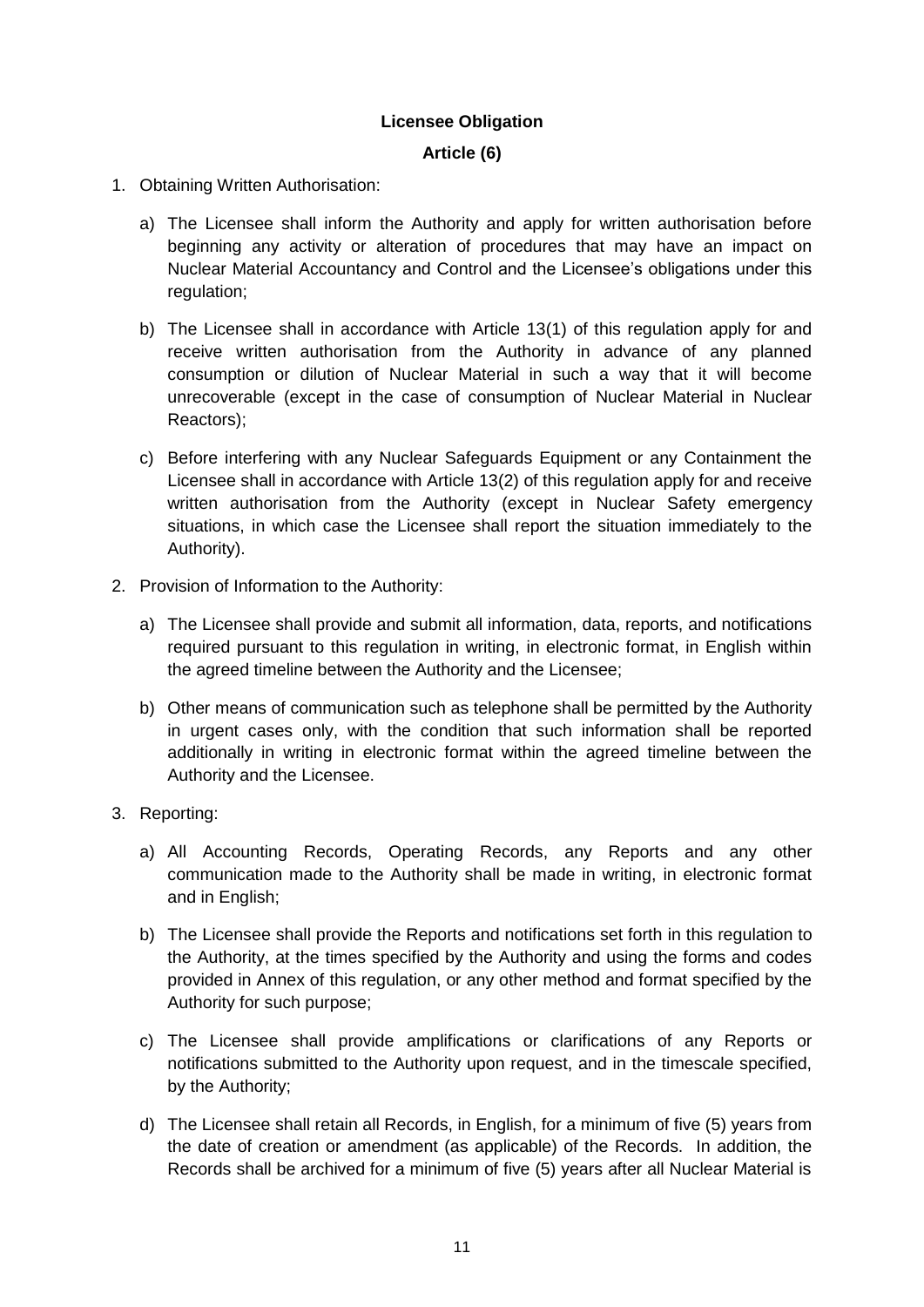removed from the relevant Facility or Location Outside Facility. Such five (5) year period shall commence from the date when the removal of such Nuclear Material is completed.

#### **Nuclear Material Accountancy – Delimitation of Nuclear Material**

#### **Article (7)**

- <span id="page-11-1"></span><span id="page-11-0"></span>1. The quantities of Nuclear Material to which the requirements of Nuclear Material Accountancy and Control apply are:
	- a) For Special Fissionable Materials, quantities with weight equal to or exceeding 0.001g; and
	- b) For Source Materials, quantities with weight equal to or exceeding 0.001kg.

If the quantities of Nuclear Materials delimited at a) or b) are less than 0.001g or 0.001kg respectively, those quantities shall be reported by the Inventory Change Report as 0.000g or 0.000kg. These Inventory Change Reports must have a concise note in which the exact quantity of Nuclear Material must be declared.

2. The requirements of Nuclear Material Accountancy and Control shall not apply to uranium or thorium in mining or ore processing activities, provided that they have not reached the stage of composition and purity that is suitable for fuel fabrication or for isotopic Enrichment. However, the reporting and other requirements under this regulation apply if uranium or thorium of any composition or purity is imported into the State or is exported to any other state.

#### **State System of Accounting for and Control of Nuclear Material**

#### **Article (8)**

- <span id="page-11-3"></span><span id="page-11-2"></span>1. The Licensee shall follow the Material Balance Area and Key Measurement Point structure established by the Authority for a Facility. In the case of each Location Outside Facility, the Licensee shall adhere to the conditions and follow the location code established by the Authority.
- 2. The Licensee shall:
	- a) Ensure the integrity of and prevent damage to any Nuclear Safeguards Equipment, Containment or Seal;
	- b) Immediately notify the Authority by telephone and other means of communication of any finding of any breach of, interference or tampering with, or damage to any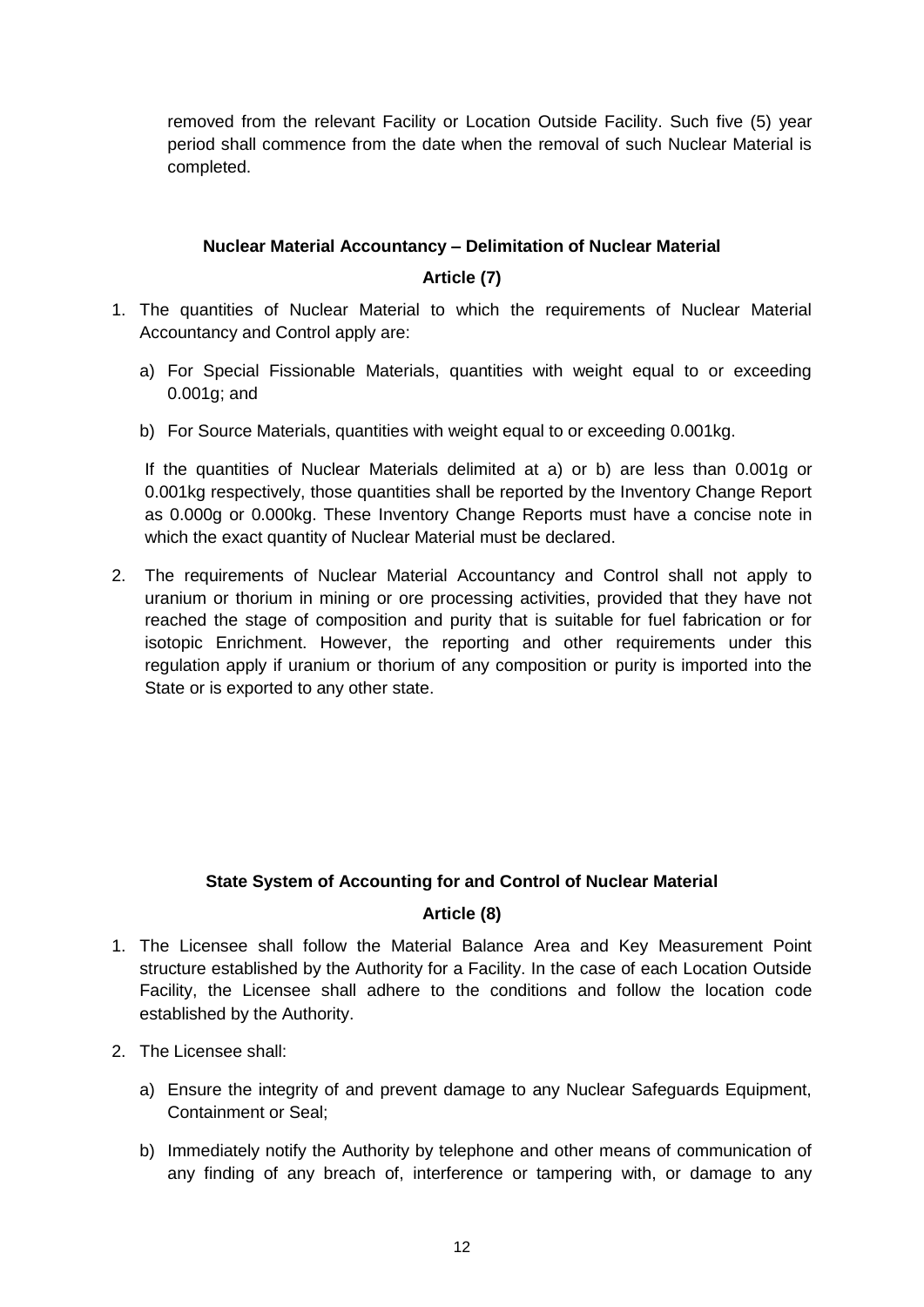Nuclear Safeguards Equipment, Containment or Seal. A full and complete Special Report shall be submitted to the Authority within five (5) days following such discovery, including proposed measures to prevent any recurrence;

- c) Prior to an IAEA Inspection, the Licensee shall provide to the Authority, for provision to the IAEA, all information on the health and safety procedures with which the IAEA shall be required to comply with during such Inspection; and
- d) At the request of the Authority, the Licensee shall organise samples of Nuclear Material or other items as requested by the IAEA and notified to the Licensee by the Authority.

#### <span id="page-12-0"></span>**System of Accounting for and Control of Nuclear Material at Facility and LOF Level**

#### **Article (9)**

- <span id="page-12-1"></span>1. The Licensee shall perform the following:
	- a) Designate, and notify to the Authority, an appropriately qualified and experienced Person, who is responsible for the management of the system of Nuclear Material Accountancy and Control and compliance under this regulation. Such Person (or their designee (having similar qualifications), as notified to the Authority) shall be available to the Authority at all times;
	- b) Maintain the Records in a manner that provides easy access for verification by the Authority or any official IAEA inspector authorised by the Authority;
	- c) Only use and store Nuclear Material in approved locations to which access is controlled;
	- d) Establish procedures to assure the quality of the Nuclear Material Accountancy and Control procedures and the manner in which they are implemented; and
	- e) Establish a corrective action program whereby deficiencies and discrepancies in the Licensee's Nuclear Material Accountancy and Control procedures are documented, investigated, reported, and resolved.
- 2. The Licensee shall satisfy the requirements set forth below:
	- a) Physical Inventory Taking shall be performed by the Licensee at regular intervals not exceeding 12 months to determine the quantities of Nuclear Material present within each Material Balance Area;
	- b) The Licensee shall reconcile any differences between the Physical Inventory and Book Inventories within 15 days after the start of the Physical Inventory Taking;
	- c) For a Location Outside Facility, the Licensee shall perform Physical Inventory Takings on the dates specified by the Authority;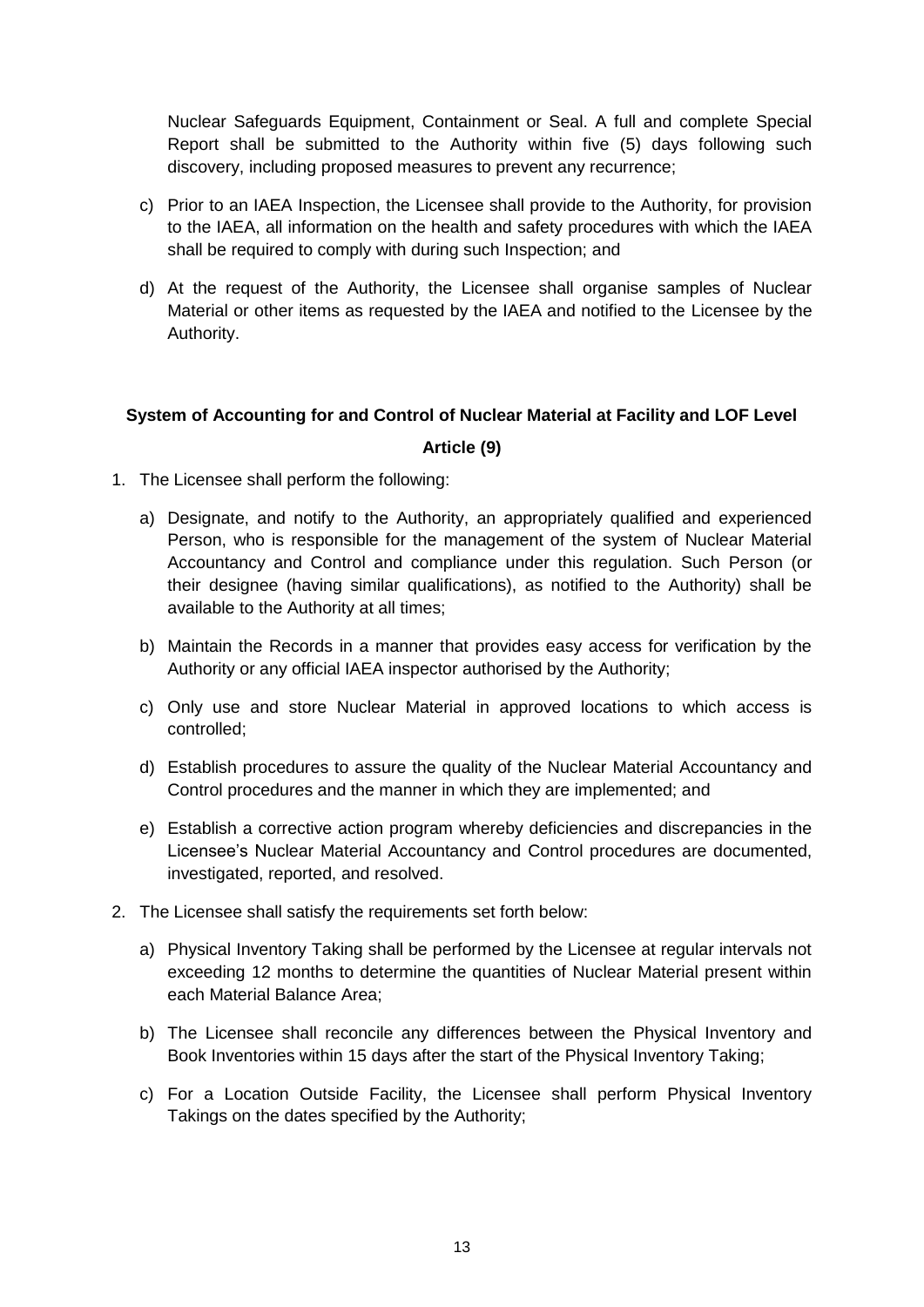- d) The Licensee shall adjust the Accounting Records to reflect the results of the Physical Inventory, including changes to Nuclear Material category, quantities, and composition;
- e) The Licensee shall immediately report to the Authority the discovery of any theft, unauthorised removal, and diversion from intended destination, loss, or misappropriation of Nuclear Material. Such immediate report shall be followed up by a Special Report pursuant to Article 12;
- f) In the case of theft, unauthorised removal, diversion, loss or misappropriation of Nuclear Material, the Licensee shall cooperate with the Authority and any other State agencies in any investigation and shall make available all information requested by such agencies;
- g) Without limitation to any application and authorization requirements set forth in this regulation and/or the Federal Law by Decree No. 6 of 2009, Concerning the Peaceful Uses of Nuclear Energy, the Licensee shall notify and receive written approval from the Authority before introduction or removal of any Nuclear Material from a Facility or Location Outside Facility.
- h) Prior to Inspections and visits by the Authority, IAEA inspectors and/or other authorised Persons, the Licensee shall provide to the Authority information on the health and safety procedures with which such inspectors and other designated Persons must comply at the Facility.

#### **Records**

#### **Article (10)**

- <span id="page-13-1"></span><span id="page-13-0"></span>1. The Licensee shall keep Accounting Records which shall set forth the following in respect of each Material Balance Area or Location Outside Facility:
	- a) All Inventory Changes, so as to permit a determination of the Book Inventory at any time;
	- b) All measurement results that are used for determination of the Physical Inventory;
	- c) All adjustments and corrections that have been made in respect of Inventory Changes, Book Inventories and Physical Inventories;
	- d) For all Inventory Changes and Physical Inventories the Accounting Records shall include, in respect of each Batch of Nuclear Material, all information required in Annex of this regulation;
	- e) The Accounting Records shall account for uranium, thorium and plutonium separately in each Batch;
	- f) The Accounting Records shall show, in respect of each Inventory Change:
		- the date of the Inventory Change;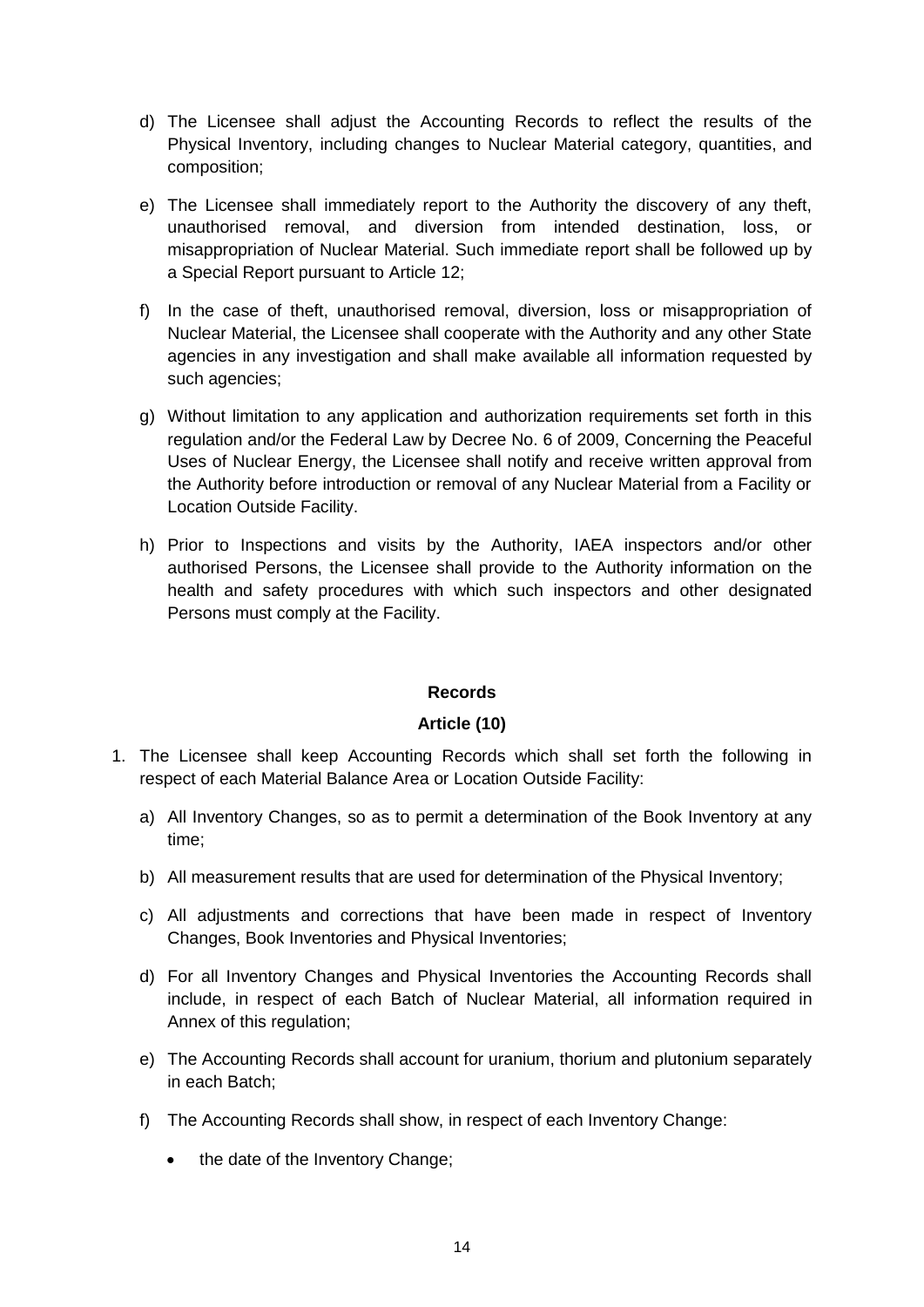- the originating Material Balance Area and if applicable, Location Outside Facility code; and
- the receiving Material Balance Area or the recipient.
- 2. The Licensee shall keep Operating Records which shall set forth the following in respect of each Material Balance Area:
	- a) Those operating data which are used to establish changes in the quantities and composition of Nuclear Material;
	- b) The data obtained from the calibration of tanks and instruments and from sampling and analyses, the procedures to control the quality of measurements and the derived estimates of random and systematic error;
	- c) A description of the sequence of the actions taken in preparing for, and in taking, each Physical Inventory, in order to ensure that it is correct and complete; and
	- d) A description of the actions taken in order to ascertain the cause and magnitude of any accidental or unmeasured loss that might occur.
- 3. The Accounting Records and Operating Records shall be up-to-date and shall reflect every change in the data recorded pursuant to this Article 10.

#### **Accounting Reports**

#### **Article (11)**

<span id="page-14-1"></span><span id="page-14-0"></span>The Licensee shall provide accounting reports consisting of Inventory Change Reports, Material Balance Reports and Physical Inventory Listings as set forth below:

- 1. Inventory Change Reports:
	- a) The Licensee shall complete an Inventory Change Report following any change, adjustment, and correction to the inventory of Nuclear Material in each Material Balance Area. Such Inventory Change Report shall be submitted to the Authority by using the Inventory Change Report form in the Annex of this regulation or by another method and in another format as notified to the Licensee by the Authority for such purpose;
	- b) Reports of receipts of Nuclear Material shall be submitted to the Authority within five (5) days of the receipt of such Nuclear Material;
	- c) Reports of shipments of Nuclear Material shall be submitted no later than the close of business the next working day after the shipment. Reports of shipments shall not be released to the public until the shipment is complete and shall be marked by the Licensee as "Classified Information";
	- d) Reports of other changes to inventory that are not referred to in Article 9(2)(e), e.g. nuclear decay (spontaneous disintegration of a radioactive substance), nuclear loss (consumption of Nuclear Material because of its transformation into other elements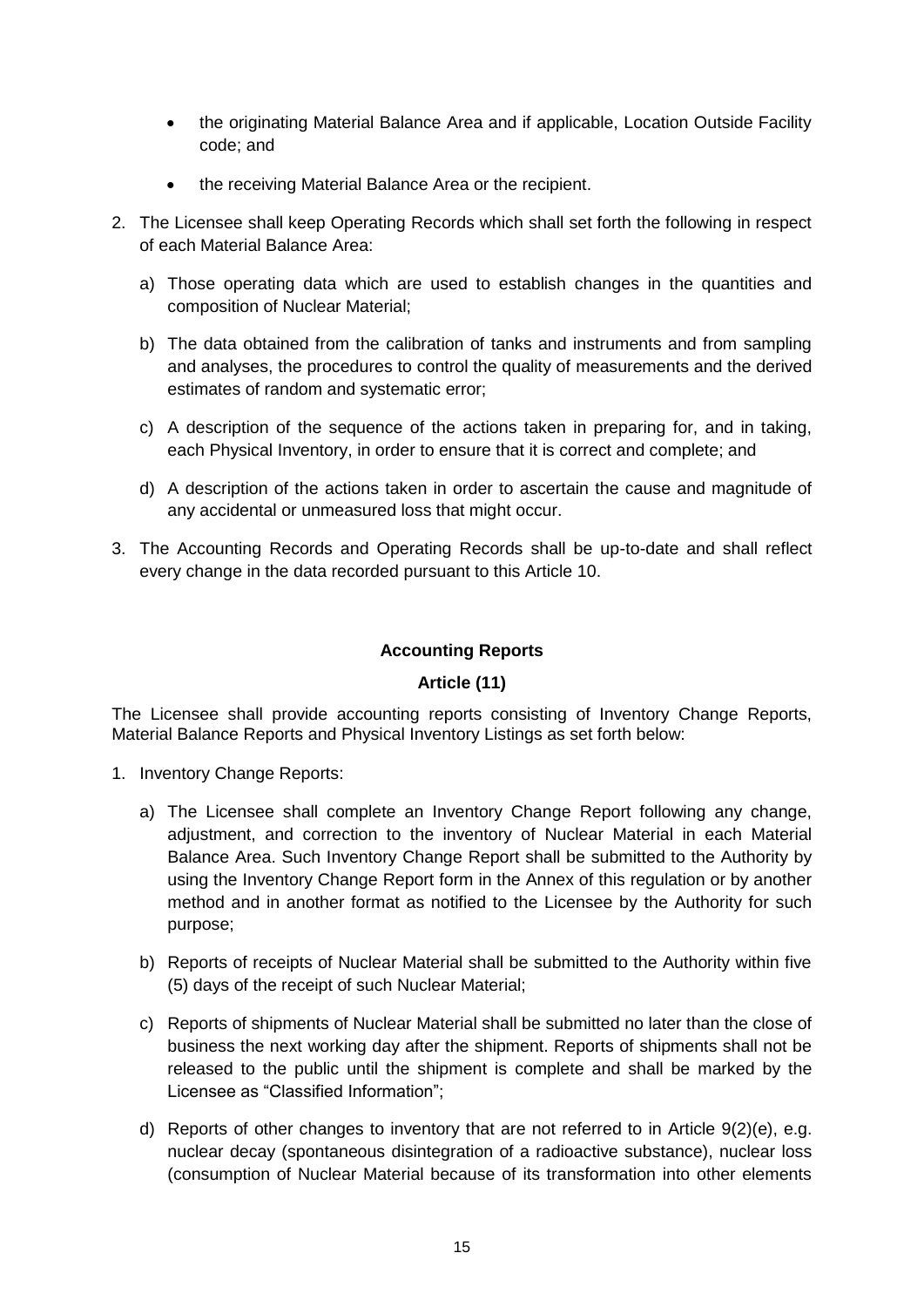as a result of nuclear reactions), nuclear production (conversion of Nuclear Material into Special Fissionable Material through irradiation in a nuclear reactor) shall be submitted within 10 days after the start of a Physical Inventory Taking and shall accompany the Material Balance Report and a Special Report where applicable.

- 2. Material Balance Reports:
	- a) The Licensee shall complete a Material Balance Report for each Material Balance Area under its control after each Physical Inventory of the Material Balance Area, using the codes in Annex of this regulation, and submit them to the Authority either using the Material Balance Report form in Annex of this regulation or by another method and in another format as notified to the Licensee by the Authority for such purpose;
	- b) Each Material Balance Report shall be submitted within 10 days after the start of the Physical Inventory Taking;
	- c) Each Material Balance Report shall include the following entries: beginning Physical Inventory; Inventory Changes (increases and decreases); ending Book Inventory; shipper/receiver differences; adjusted ending Book Inventory; ending Physical Inventory; and Material Unaccounted For;
	- d) The Licensee shall explain any amount of Material Unaccounted For in a concise note accompanying any Material Balance Report.
- 3. Physical Inventory Listing:
	- a) The Licensee shall complete a Physical Inventory Listing and submit it to the Authority either by using the Physical Inventory Listing form in Annex of this regulation or by another method and in another format as notified to the Licensee by the Authority for such purpose;
	- b) The Physical Inventory Listing shall, inter alia, list all Batches of Nuclear Material separately and specifying material identification and Batch data for each Batch;
	- c) The Licensee shall submit the Physical Inventory Listing within 10 days after the start of the Physical Inventory Taking at a Material Balance Area;
	- d) Physical Inventory Listing shall be accompanied by the Material Balance Report with exception of the first Physical Inventory Listing to be conducted on the relevant Material Balance Area, which shall not require a Material Balance Report;
	- e) All Inventory Changes occurring on the Physical Inventory Taking date should be reflected in the corresponding Physical Inventory Listing and Material Balance Report.

#### <span id="page-15-0"></span>**Special Report**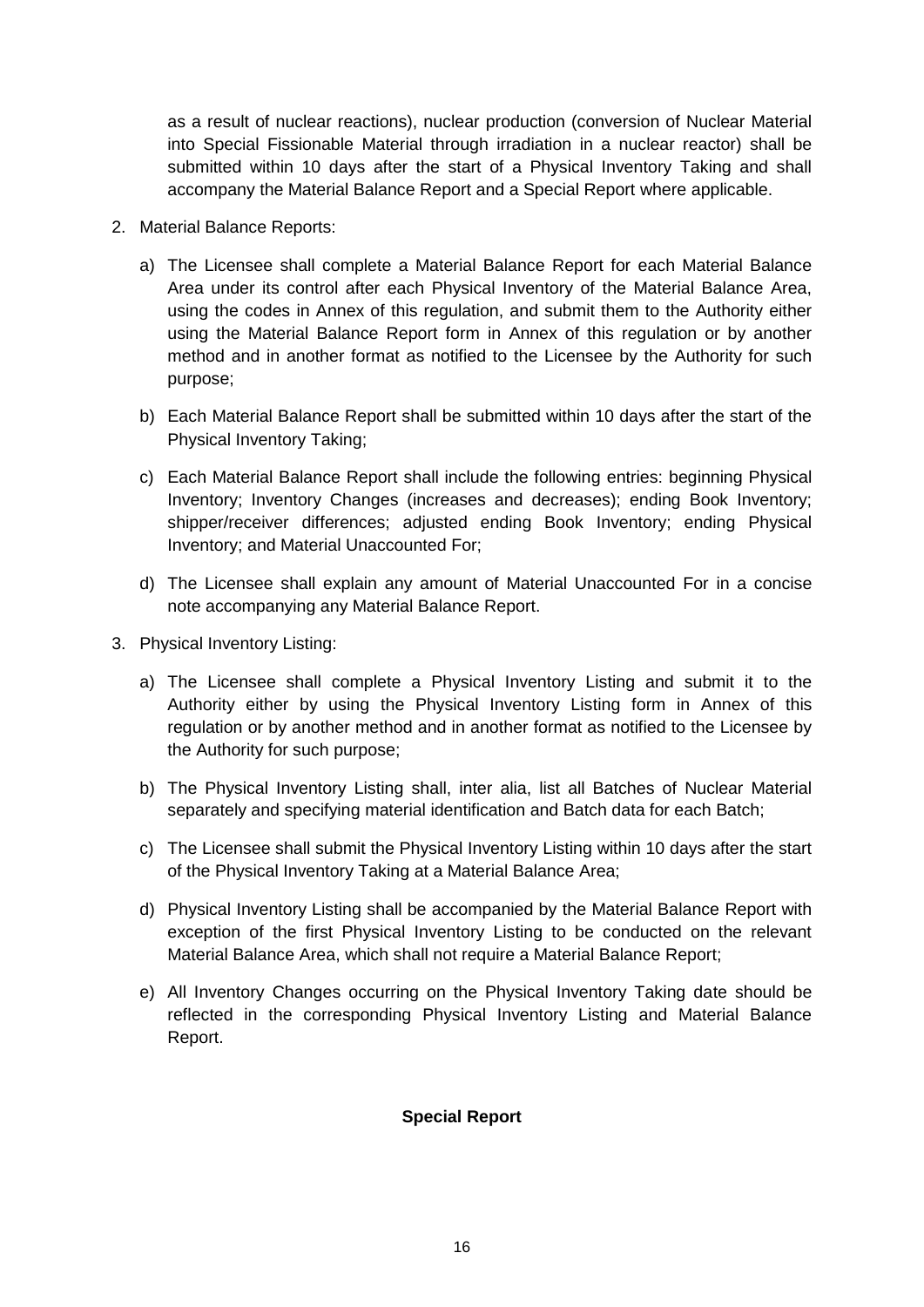#### **Article (12)**

- <span id="page-16-0"></span>1. The Licensee shall submit to the Authority a Special Report (which shall in all cases be a written report in English):
	- a) on the loss of Nuclear Material occurred as described in Article 14 of this regulation; or
	- b) if the integrity of the Nuclear Safeguards Equipment, Containment, surveillance and/or Seal was breached.
- 2. The Special Report shall be dispatched to the Authority within five (5) days following the discovery of such events and shall be in addition to any other notice requirement under this regulation.

#### **Applications for Authorization**

#### **Article (13)**

- <span id="page-16-2"></span><span id="page-16-1"></span>1. The Licensee shall submit to the Authority a request for consumption or dilution of Nuclear Material at least 30 days before the beginning of the operation. The request shall include:
	- a) the name and address of the Licensee;
	- b) quantity, category and composition of the Nuclear Material to be consumed or diluted;
	- c) the date of the beginning and of the expected end date of the operation; and
	- d) a brief description of the operation and its purpose.

The consumption or dilution shall not take place until the Authority has given written permission for such consumption or dilution.

- 2. The Licensee shall submit to the Authority a request for interfering with any Nuclear Safeguards Equipment, Containment or the removing a Seal at least five (5) days before the beginning of the requested activity. The request shall include:
	- a) the name and address of the Licensee;
	- b) the Facility or Location Outside Facility information;
	- c) the intended date of the requested activity; and
	- d) a brief description of the operation for which the activity is requested.

No interference or removal may take place until the Authority has given written permission for such interference or removal.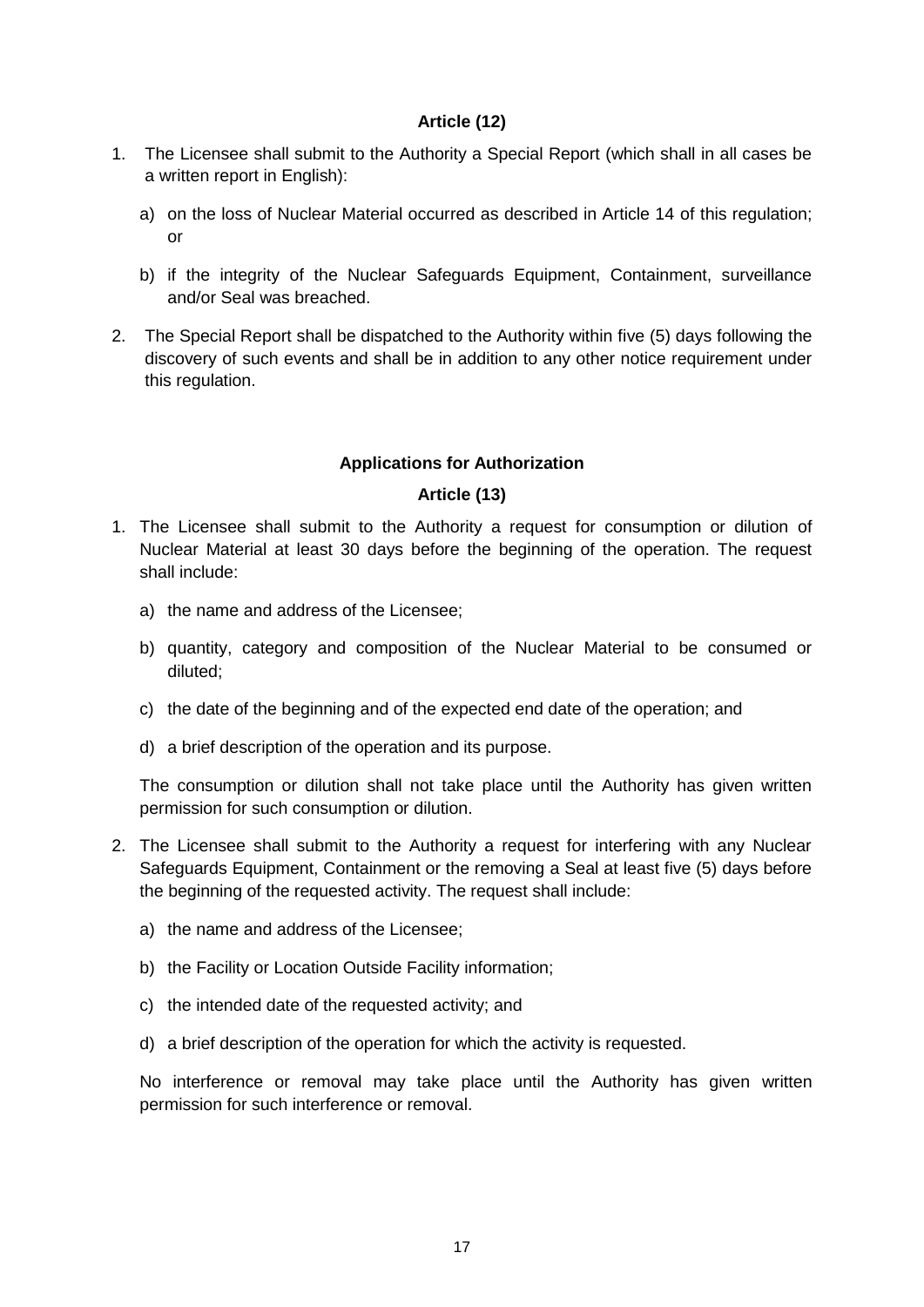#### **Operating Losses**

#### **Article (14)**

<span id="page-17-1"></span><span id="page-17-0"></span>The operating losses are the unmeasured operating losses which occur in each technology, including, but not limited to, as a result of dispersion, evaporation, rounding and as a result of analytical errors or an unauthorised withdrawal. When any operating loss occurs:

- a) It shall be determined by a Physical Inventory Taking and it results in Material Unaccounted For.
- b) The operating loss limits shall be established by the Authority for each Licensee.
- c) The Licensee shall inform the Authority by a Special Report on each violation of those limits.

#### **Domestic Transfer of Nuclear Material**

#### **Article (15)**

- <span id="page-17-3"></span><span id="page-17-2"></span>1. In the case of domestic transfer, the transferring Licensee shall forward to the receiving Licensee a report on the Inventory Change;
- 2. The receiving Licensee shall verify the data specified by the transferring Licensee and notify the Authority on the Inventory Change submitted by the receiving Licensee;
- 3. In the case of discrepancy between data specified by the transferring and receiving Licensees, the receiving Licensee shall immediately ask the Authority to carry out a check measurement to determine the cause of such discrepancy.

#### **International Transfer of Nuclear Material**

#### **Article (16)**

- <span id="page-17-5"></span><span id="page-17-4"></span>1. In the case of a Facility, the Licensee shall notify the Authority of any transfer out of or into the State of Nuclear Material in the following manner:
	- a) The receiving Licensee shall provide the Authority with advance written notification of any transfer into the State of Nuclear Material at least 30 days before such import is to occur;
	- b) The transferring Licensee shall provide the Authority with advance written notification of any transfer out of the State of Nuclear Material at least 30 days before such export is to occur.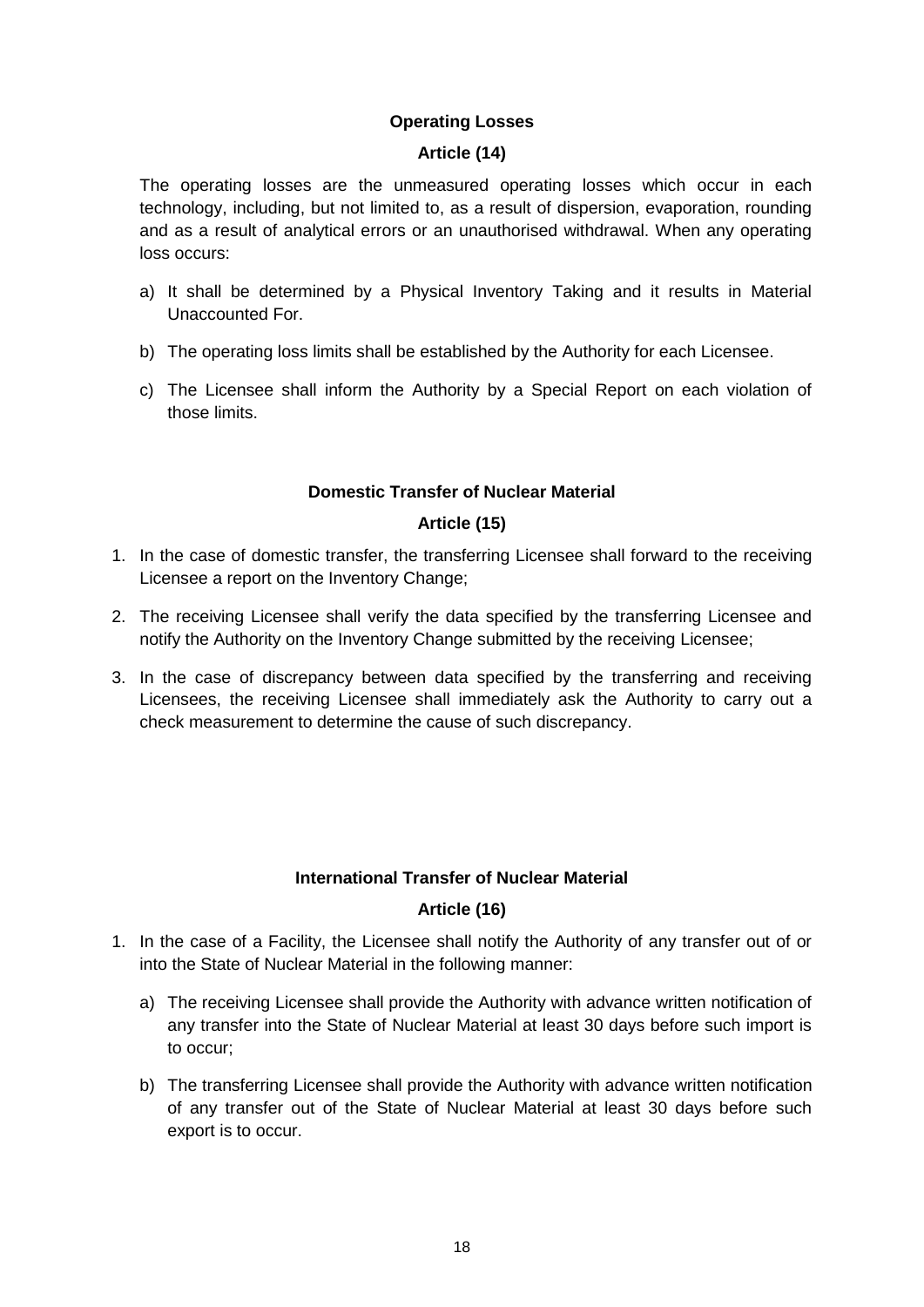- 2. The notification set forth in Article 16(1) above shall specify:
	- a) The identification, expected quantity and composition of the Nuclear Material to be transferred;
	- b) The state to which the Nuclear Material is destined or from which it originated;
	- c) The dates on and locations at which the Nuclear Material is to be prepared for shipping or receiving; and
	- d) The approximate dates of dispatch or receipt and arrival of the Nuclear Material.

#### **Exemptions from Safeguards**

#### **Article (17)**

- <span id="page-18-1"></span><span id="page-18-0"></span>1. The Licensee may apply to the Authority to be Exempt from Safeguards reporting for Nuclear Material of the following types:
	- a) Special Fissionable Material, when it is used in gram quantities or less as a sensing component in instruments;
	- b) Nuclear Material, when it is used in non-nuclear activities such as the production of alloys or ceramics.
- 2. The Licensee shall not treat any Nuclear Material as Exempt from Safeguards until written approval has been received from the Authority, following which the transfer of the Nuclear Material to Nuclear Material that is Exempt from Safeguards should be reported using the Inventory Change Report form in Annex of this regulation or another format approved by the Authority for such purpose.
- 3. Nuclear Material that is Exempted from Safeguards shall be:
	- a) Stored and recorded separately from other Nuclear Material,
	- b) not included in the Book Inventory,
	- c) listed separately in any Physical Inventory, and
	- d) under control of the Authority.
- 4. If exempted Nuclear Material is to be processed or stored together with Nuclear Material that is subject to safeguards, provision shall be made for de-exemption from safeguards and the re-application of all requirements under the Safeguards Agreement, and the Licensee shall notify the Authority as of the date of such transfer or re-transfer using the Inventory Change Report form in Annex of this regulation or another format approved by the Authority.

#### <span id="page-18-2"></span>**Provisions for Information - Design Information**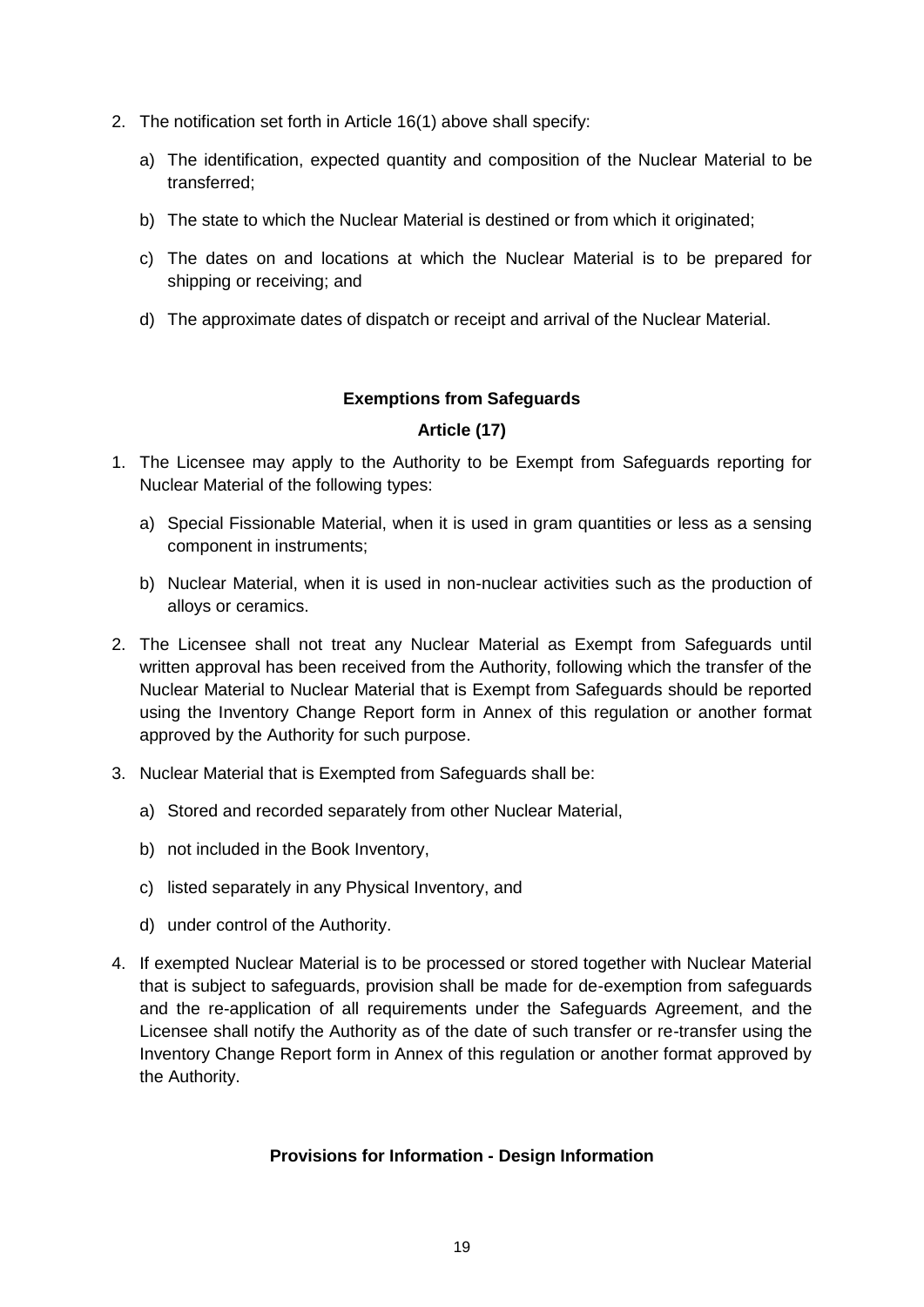#### **Article (18)**

- <span id="page-19-0"></span>1. Each Licensee or Person subject to this regulation applying for a Licence, shall provide to the Authority:
	- a) In respect of each Facility, a preliminary design information when applying for a Licence for the Construction of a Facility, an updated design information when applying for a Licence for use, possession, handling or manufacturing of Nuclear Material and corrected design information prior to implementing any structural or procedural change to the Facility relevant to Nuclear Material Accountancy and Control shall include:
		- the identification of the Facility, stating its general character, purpose, nominal capacity and geographical location, and the name and address to be used for routine business purposes;
		- description of the general arrangement of the Facility with reference, to the extent feasible, to the form, location and flow of Nuclear Material and to the general layout of important items and equipment which use, produce or process Nuclear Material;
		- a description of features of the Facility relating to Nuclear Material Accountancy, Containment and Nuclear Safeguards Equipment;
		- a description of the existing and proposed procedures at the Facility for Nuclear Material Accountancy and Control, with special reference to Material Balance Areas established by the Licensee, measurements of flow of Nuclear Material and procedures for Physical Inventory Taking
	- b) In the case of each Location Outside Facility, as an attachment to any application for possession, use or handling of Nuclear Material:
		- the identification of the Location Outside Facility, stating its general character, purpose, nominal capacity and geographical location, and the name and address to be used for routine business purposes;
		- information concerning the intended use of the Nuclear Material;
		- the quantity and category of the Nuclear Material;
		- the timeframe within which the Nuclear Material will be used, and the system to be used for Nuclear Material Accountancy and Control.
	- c) In the case of a Site, a general description of each building on each Site, including its use and, if not apparent from that description, its contents. The description shall include a map of the Site.
- 2. The Licensee shall inform the Authority before any modification is made to the Facility or Site which may affect information submitted previously as described above.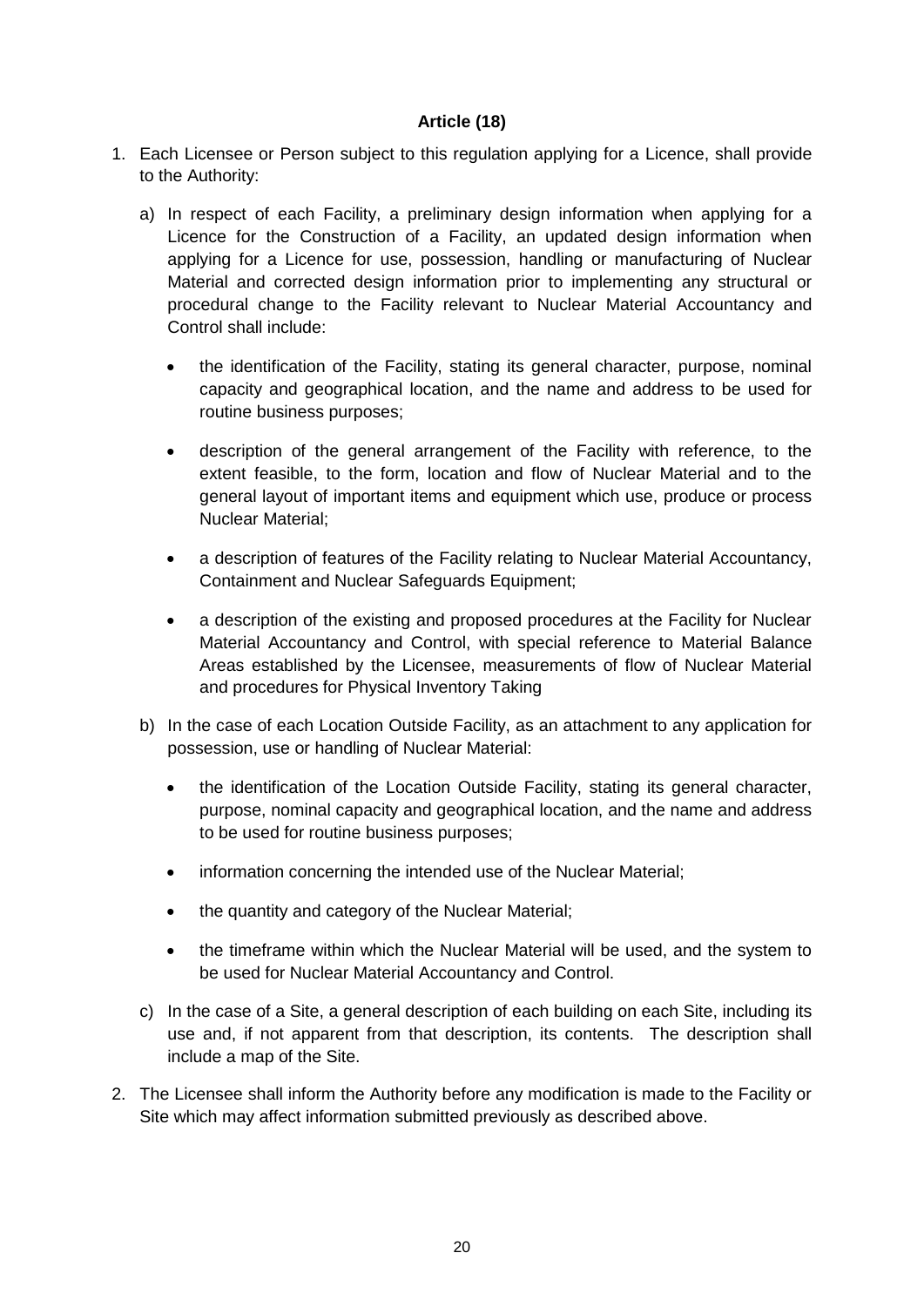3. Updates of above mentioned design information, or any change which is anticipated to be made in the succeeding year, shall be provided by 31 January of each year for the period covering the previous calendar year.

#### **Additional Provision of Information under Additional Protocol**

#### **Article (19)**

- <span id="page-20-1"></span><span id="page-20-0"></span>1. The Licensee shall provide to the Authority all information as required by the Additional Protocol including but not limited to the following:
	- a) Identified by the Authority on the basis of expected gains in effectiveness or efficiency, on operational activities of safeguards relevance at Facilities and at any Location Outside Facility;
	- b) Specifying the location, operational status and the estimated annual production capacity of uranium mines and concentration plants and thorium concentration plants, and the current annual production of such mines and concentration plants;
	- c) Regarding Source Material which has not reached the composition and purity suitable for fuel fabrication or for being isotopically enriched the quantities, the chemical composition, the use or intended use, export or import of such material;
	- d) Regarding the quantities, uses and locations of Nuclear Material that is exempted from safeguards pursuant to Article 17(2) of this regulation; and
	- e) Regarding the quantities (which may be in the form of estimates) and uses at each Facility or Location Outside Facility, of Exempted Nuclear Material which is not yet in a non-nuclear end-use form, in quantities exceeding those set out in Article 7(1) of this regulation.
- 2. Updates of above mentioned information shall be provided by 31 January of each year for the period covering the previous calendar year.

#### **Future Plans**

#### **Article (20)**

- <span id="page-20-3"></span><span id="page-20-2"></span>1. Without limitation to any application and authorization requirements set forth in this regulation and/or the Federal Law by Decree No. 6 of 2009, Concerning the Peaceful Uses of Nuclear Energy, the Licensee or any other Person in the State shall promptly, after deciding that it wishes to engage in any activity relevant to the nuclear sector that is subject to this regulation, notify the Authority in writing of such decision.
- 2. The Licensee or any other Person shall provide general plans for the succeeding tenyear period relevant to the development of the nuclear fuel cycle, including planned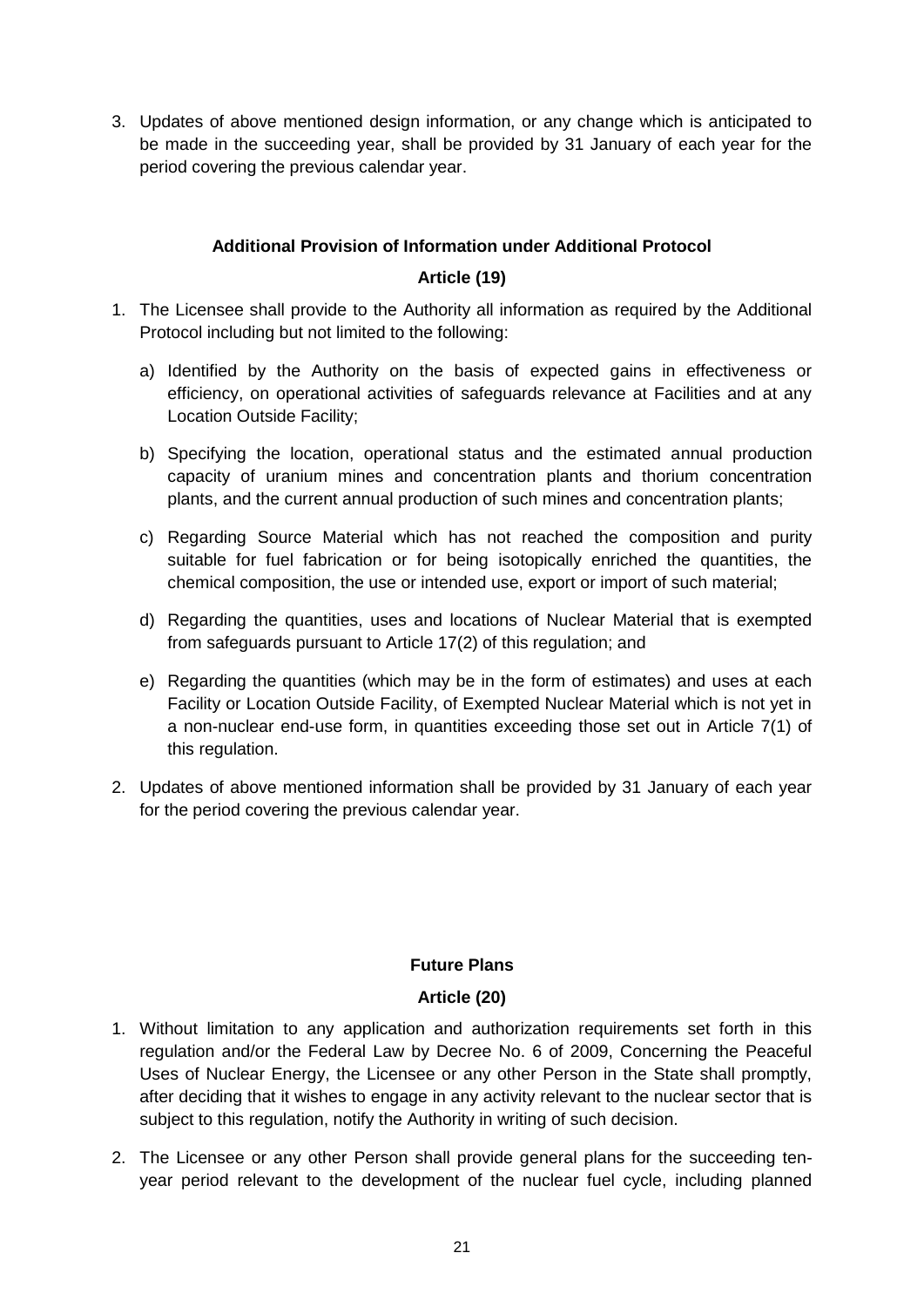Nuclear Fuel Cycle-Related R&D Activities. These plans are to be provided to the Authority and updated by 31 January of each year for the period covering the previous calendar year.

#### **Nuclear Fuel Cycle Related Research and Development Information**

#### **Article (21)**

- <span id="page-21-1"></span><span id="page-21-0"></span>1. Nuclear Fuel Cycle-Related R&D Activities are those research and development activities which are specifically related to any process or system development aspect of any of the following:
	- a) Conversion of Nuclear Material;
	- b) Nuclear Fuel fabrication;
	- c) Nuclear Reactors;
	- d) Critical Facilities;
	- e) Processing (not including repacking or conditioning not involving the separation of elements, for Storage or Disposal) of intermediate of high-level waste containing plutonium, high enriched uranium or uranium-233.
- 2. Any Person conducting Nuclear Fuel Cycle-Related R&D Activities involving or not involving Nuclear Material shall:
	- a) Provide the Authority with a general description and information specifying the location of any of the Nuclear Fuel Cycle-Related R&D Activities;
	- b) Inform the Authority by the 31 January each year of any modification affecting the information previously submitted;
	- c) Upon notification by the Authority, shall allow official IAEA inspectors accompanied by a representative of the Authority, and those Persons specifically designated by the Authority, complete access to the Nuclear Fuel Cycle-Related R&D Activities.

#### **Information Regarding Specified Activities**

#### **Article (22)**

- <span id="page-21-3"></span><span id="page-21-2"></span>1. Design, Construction, developing or operating of Facilities related to Enrichment and Reprocessing are prohibited by the Federal Law by Decree No. 6 of 2009, Concerning the Peaceful Uses of Nuclear Energy.
- 2. The specified Nuclear Fuel cycle-related activities include manufacturing, assembling or constructing of Nuclear Fuel cycle-related equipment such as:
	- a) The manufacture of centrifuge rotor tubes or the assembly of gas centrifuges.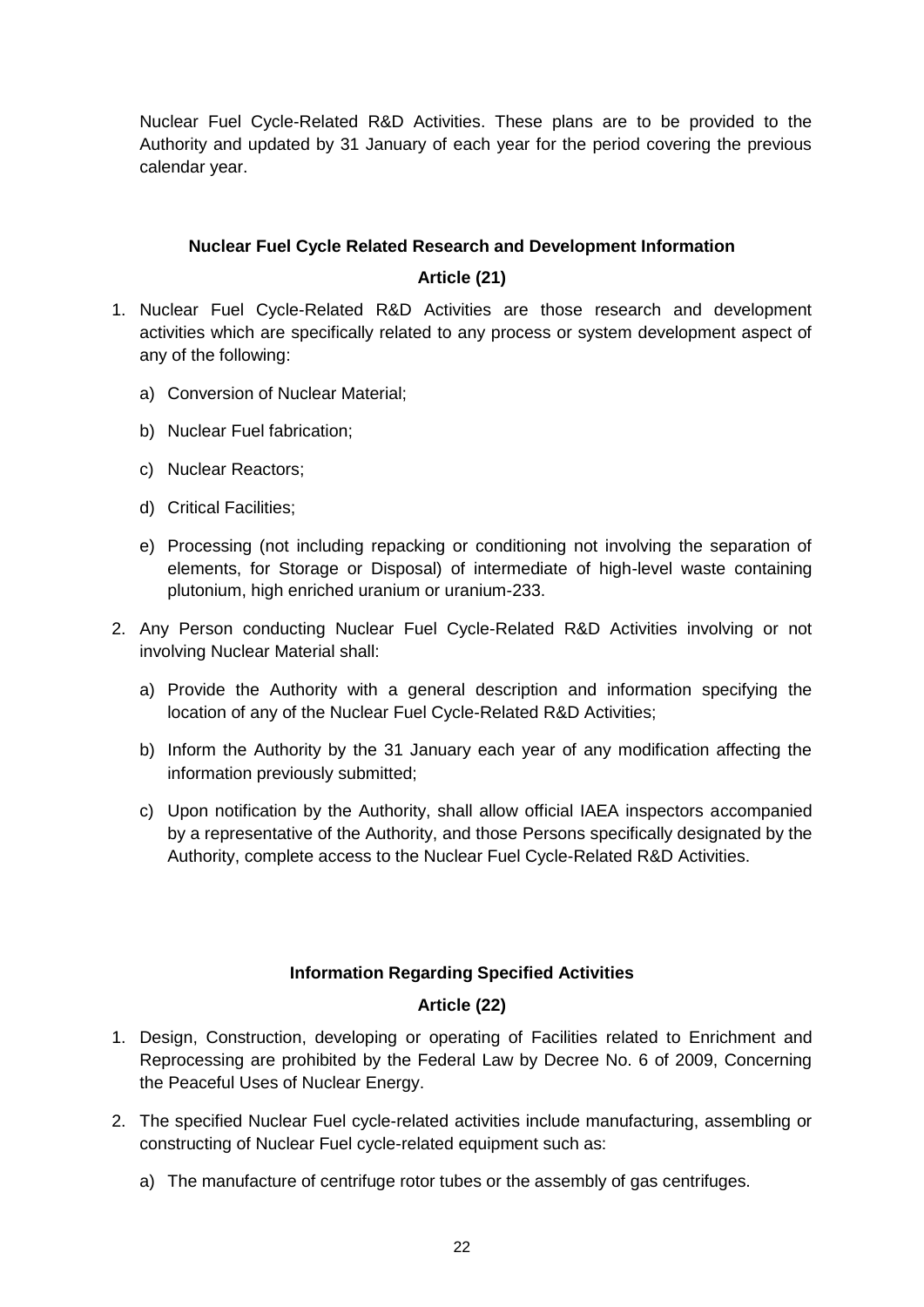- b) The manufacture of diffusion barriers.
- c) The manufacture or assembly of laser-based systems.
- d) The manufacture or assembly of electromagnetic isotope separators.
- e) The manufacture or assembly of columns or extraction equipment.
- f) The manufacture of aerodynamic separation nozzles or vortex tubes.
- g) The manufacture or assembly of uranium plasma generation systems.
- h) The manufacture of zirconium tubes.
- i) The manufacture or upgrading of heavy water or deuterium.
- j) The manufacture of nuclear grade graphite.
- k) The manufacture of flasks for irradiated fuel.
- l) The manufacture of reactor control rods.
- m) The manufacture of criticality safe tanks and vessels.
- n) The manufacture of irradiated fuel element chopping machines.
- o) The construction of hot cells.
- 3. Any Person performing any such activity shall:
	- a) Provide the Authority with a written description of the scale of operations for each location where such activities are taking place; and
	- b) Submit to the Authority by the 31 January each year written updates of the information required by Article 22(3)(a) for the period covering the previous calendar year.

#### <span id="page-22-0"></span>**Information Regarding Export and Import of Specified Equipment and Non-Nuclear Material**

#### **Article (23)**

- <span id="page-22-1"></span>1. Export and import of plant, equipment and material for Enrichment and Reprocessing are prohibited by the Federal Law by Decree No. 6 of 2009, Concerning the Peaceful Uses of Nuclear Energy.
- 2. The specified equipment and non-Nuclear Material are:
	- a) Reactors and equipment therefor;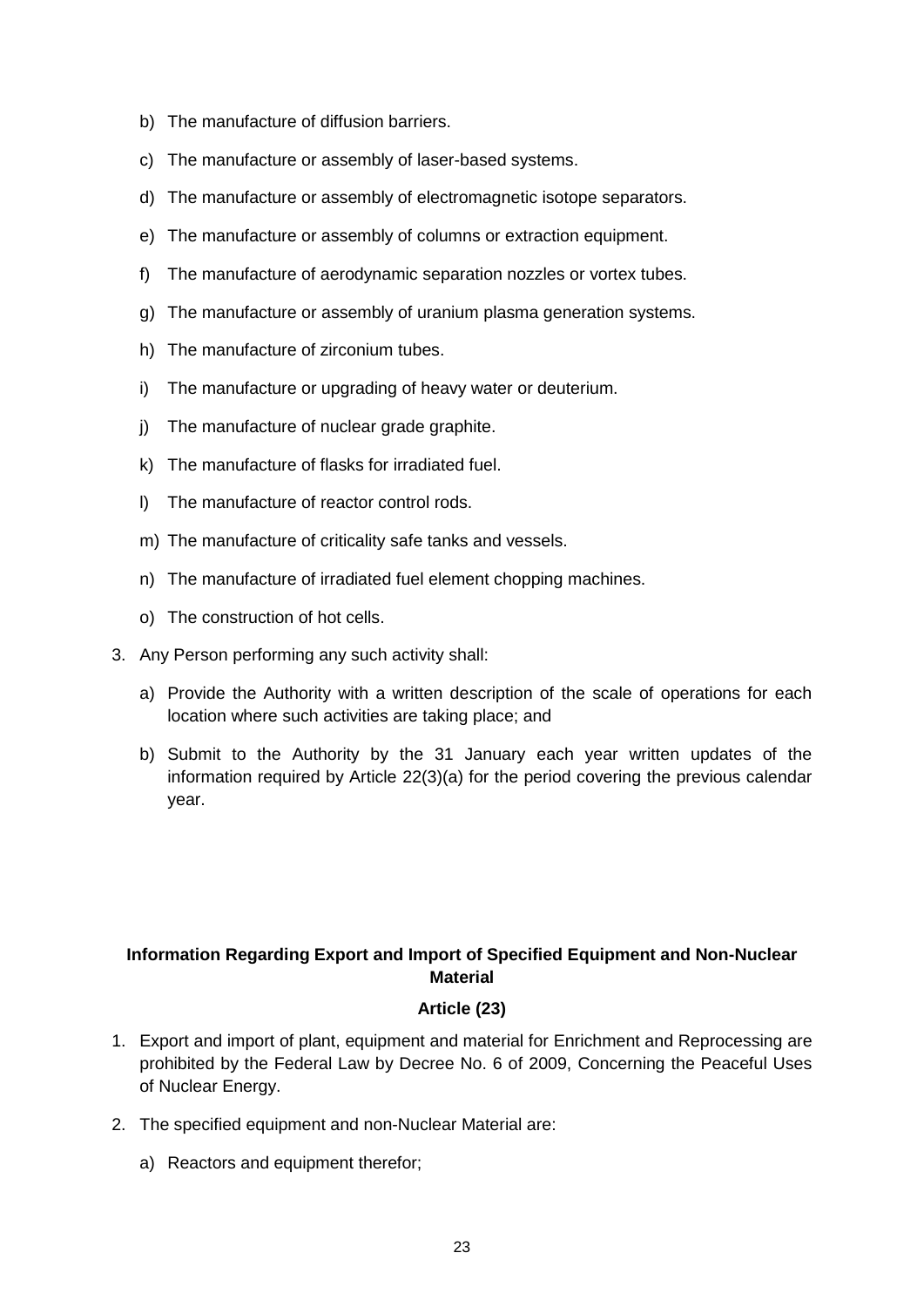- b) Non-Nuclear Material for reactors;
- c) Plants for the Reprocessing of irradiated fuel elements, and equipment especially designed or prepared therefor;
- d) Plants for fabrication of fuel elements;
- e) Plants for the separation of isotopes of uranium and equipment, other than analytical instruments, especially designed or prepared therefor;
- f) Plants for the production of heavy water, deuterium and deuterium compounds and equipment especially designed or prepared therefor; and
- g) Plants for the conversion of uranium and equipment especially designed or prepared therefor.
- 3. Any Person importing or exporting such specified equipment and/or non-Nuclear Material shall notify the Authority in writing of all related relevant export and import information. The information shall include for any such specified equipment and/or non-Nuclear Material:
	- a) Its identity;
	- b) Its quantity;
	- c) The date, or as appropriate the expected date of such import or export;
	- d) The location of intended use;
	- e) The identity of the end user; and
	- f) The proposed end use.
- 4. The relevant Person shall submit the information required pursuant to Article 23(3) to the Authority as soon as a decision is made for export or import of the aforementioned equipment and/or non-Nuclear Material. After such decision is made, updates of the information shall be submitted to the Authority quarterly within 20 days of the end of each quarter.

#### **Inspections**

#### **Article (24)**

- <span id="page-23-1"></span><span id="page-23-0"></span>1. The Authority shall conduct Inspections of any Facility, any Location Outside Facility, any Site, the premises of any Licensee and any other locations related to the activity the Authority deems necessary to fulfil the State's commitment under the Safeguards Agreement and the Additional Protocol. Such Inspections shall be pursuant to Articles 25 to 29.
- 2. Upon notification by the Authority, the Licensee and any Person shall allow IAEA inspectors accompanied by a representative of the Authority, and those Persons specifically designated by the Authority, complete access to Nuclear Material, Records,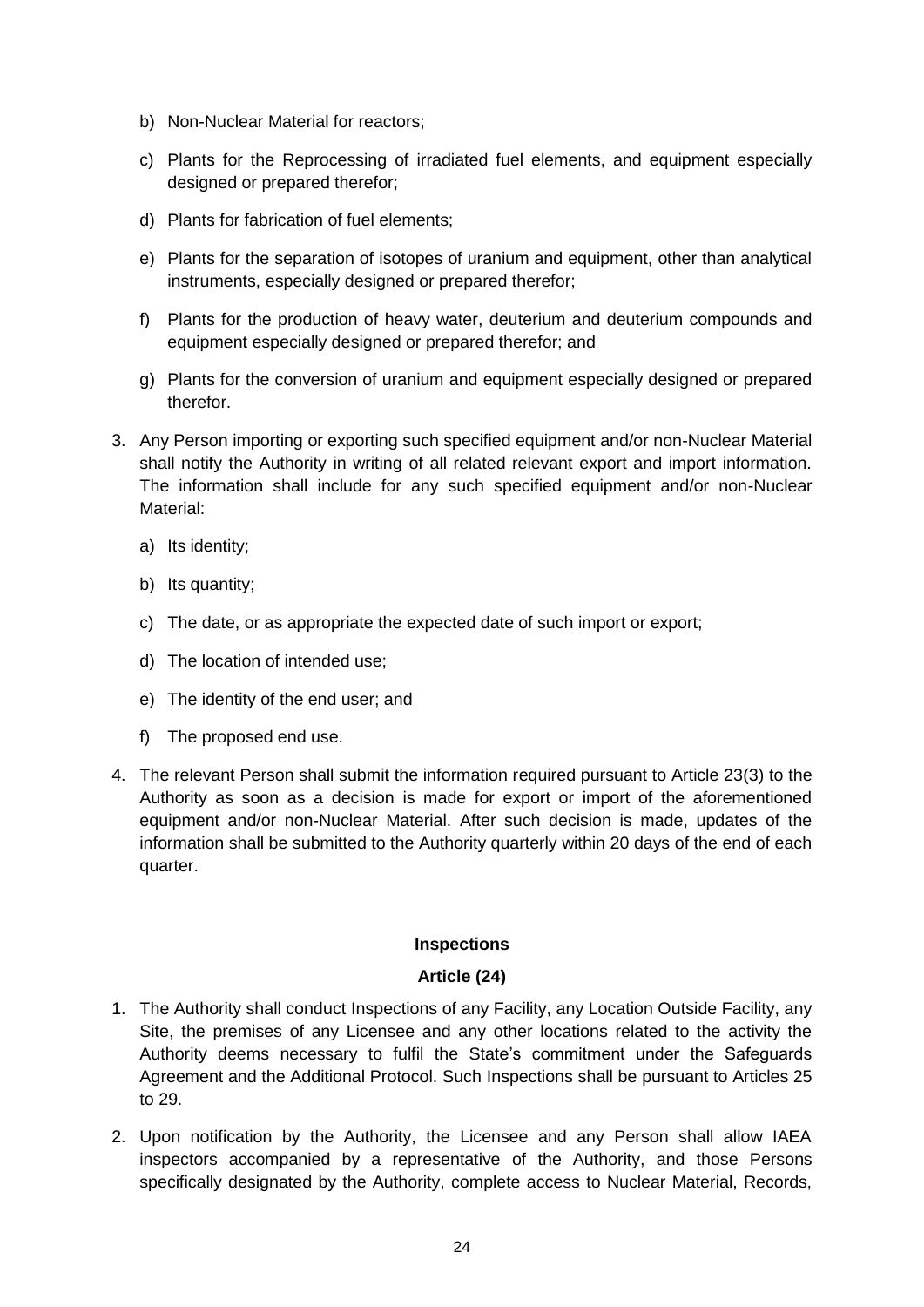Facilities, Location Outside Facilities, and any other locations specified by the Authority. Records shall be easily retrievable, transparent, and readily accessible.

- 3. The Licensee and any Person shall permit the authority and official IAEA inspectors to perform all activities, in order to meet the obligations and requirements of Safeguards Agreement and Additional Protocol including but not limited to the following:
	- a) Examine Nuclear Material accountancy, control and Records;
	- b) Verify design information of Facility;
	- c) Verify the location, identity, quantity and composition of all Nuclear Material;
	- d) Verify information on possible causes of Material Unaccounted For, shipper/receiver differences, and uncertainties in the Book Inventory;
	- e) Make measurements;
	- f) Install and use measuring and surveillance equipment;
	- g) Apply Seals and other Tamper-indicating Devices to Containment;
	- h) Collect environmental samples; and
	- i) Take other actions authorised under the Safeguards Agreement, Additional Protocol and this regulation.

#### **Ad Hoc Inspections**

#### **Article (25)**

<span id="page-24-1"></span><span id="page-24-0"></span>The Authority, and official IAEA inspectors accompanied by a representative of the Authority and those Persons specifically designated by the Authority may make "ad hoc" Inspections at a Facility, any Location Outside Facility, any Site, the premises of any Licensee and any other locations the Authority deems necessary in order to:

- a) Verify the information on the Nuclear Material sent to the Authority by the Licensee in the Reports;
- b) Identify and verify changes in the situation which have occurred since the date of any Report; and
- c) Identify, and if possible verify the quantity and composition of, Nuclear Material before its transfer out of or upon its transfer into the State.

#### **Routine Inspections**

#### **Article (26)**

<span id="page-24-3"></span><span id="page-24-2"></span>1. The Authority and official IAEA inspectors accompanied by a representative of the Authority and those Persons specifically designated by the Authority may make routine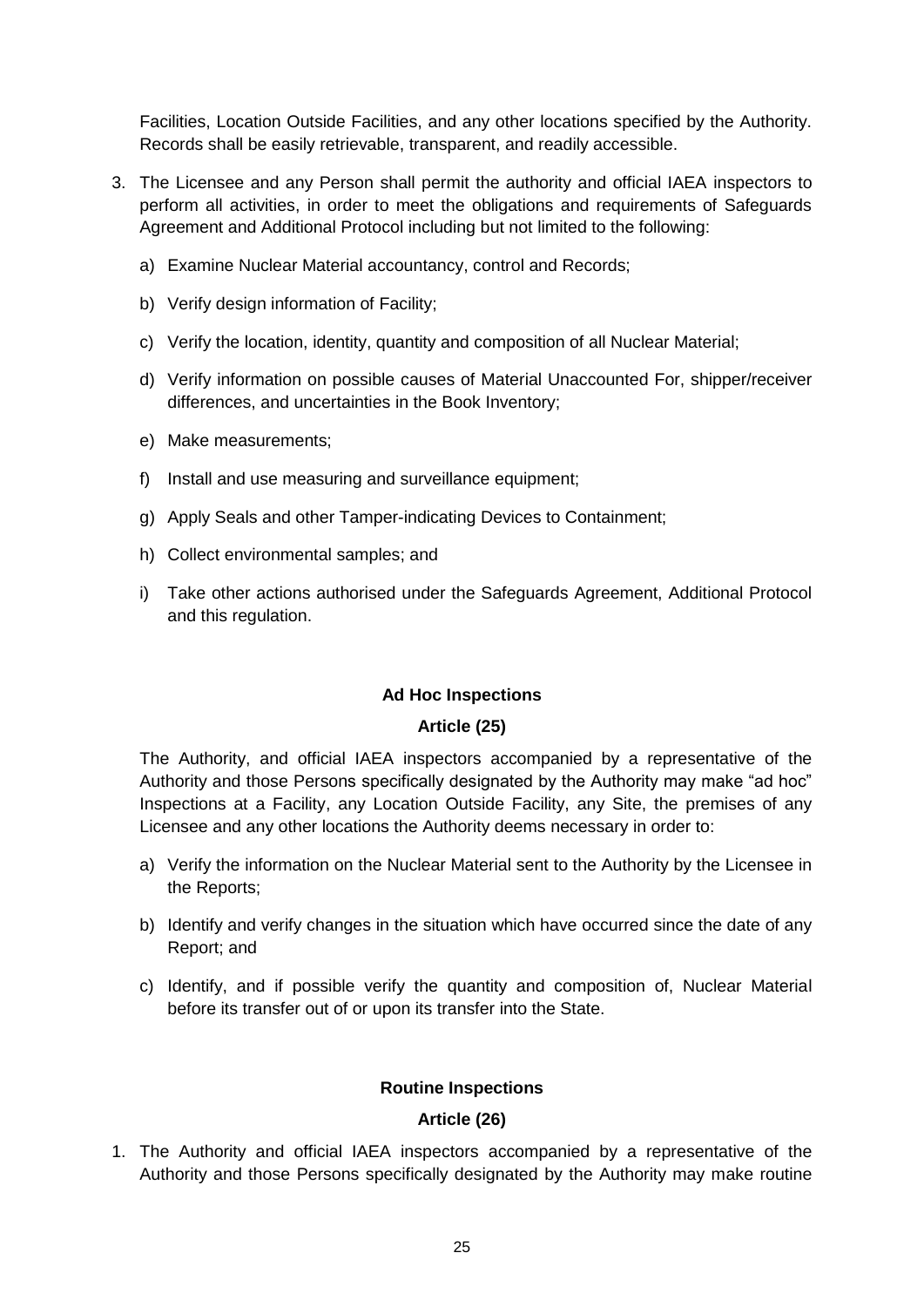Inspections at a Facility, any Location Outside Facility, any Site, the premises of any Licensee and any other locations the Authority deems necessary in order to:

- a) Verify that the Reports are consistent with the records held by the Authority or the IAEA;
- b) Verify the location and identify the quantity and composition of all Nuclear Material;
- c) Verify information on the possible cause of Material Unaccounted For, shipper/receiver difference and uncertainties in the Book Inventory.
- 2. Routine Inspections may include, as appropriate:
	- a) An audit of the Records;
	- b) Verification of the amount of Nuclear Material by Physical Inventory Taking, measuring or inspection;
	- c) Examination of principal Nuclear Facilities, including a check of their measuring instruments and operating characteristics; and
	- d) Check of the operations, carried out at principal Nuclear Facilities and at R&D Facilities containing Nuclear Material.

#### **Short Notice and Unannounced Inspections**

#### **Article (27)**

- <span id="page-25-1"></span><span id="page-25-0"></span>1. The Authority and official IAEA inspectors accompanied by a representative of the Authority and those Persons specifically designated by the Authority may carry out short notice Inspections at a Facility, any Location Outside Facility, any Site, the premises of any Licensee and any other locations it deems necessary, in which shorter notice is provided than that provided for routine, ad-hoc and extraordinary Inspections.
- 2. The Authority and official IAEA inspectors accompanied by a representative of the Authority and those Persons specifically designated by the Authority may carry out an unannounced Inspection without advanced notification as a portion of the routine Inspection at a Facility, any Location Outside Facility, any Site, the premises of any Licensee and any other locations it deems necessary.

#### **Extraordinary Inspections**

#### **Article (28)**

<span id="page-25-3"></span><span id="page-25-2"></span>An Inspection shall be considered to be extraordinary when it is either additional to the routine Inspection pursuant to Article 26, or involves access to information or locations additional to the access specified for ad hoc and routine Inspections or both. The Authority and official IAEA inspectors accompanied by a representative of the Authority and those Persons specifically designated by the Authority may carry out extraordinary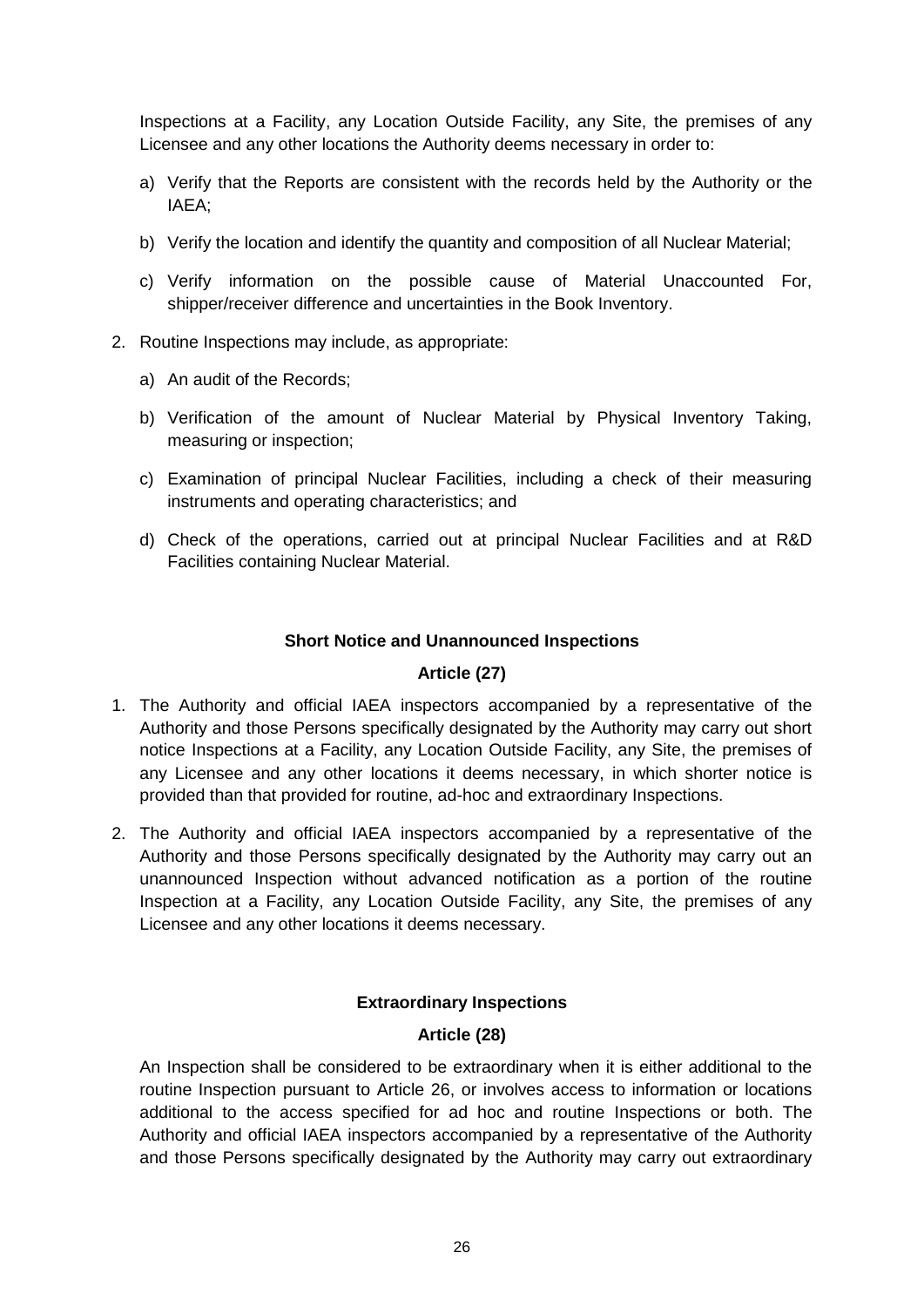Inspections at any Facility, any Location Outside Facility, any Site, the premises of any Licensee and any other locations it deems necessary:

- a) In order to verify the information contained in a Special Report, or
- b) If the Authority or IAEA considers, in their sole discretion, that information obtained by routine Inspection or explanation made available is not adequate.

#### **Safeguards Visits**

#### **Article (29)**

<span id="page-26-1"></span><span id="page-26-0"></span>The Authority and official IAEA inspectors accompanied by a representative of the Authority and those Persons specifically designated by the Authority may carry out visits to a Facility, and Location Outside Facility and any other locations identified by the Authority and IAEA for purposes other than a safeguards Inspection or complementary access.

#### **Complementary Access**

#### **Article (30)**

- <span id="page-26-3"></span><span id="page-26-2"></span>1. In order for the Authority to comply with the Additional Protocol, upon notification by the Authority, the Licensee and any other Person in the State shall allow official IAEA nspectors, accompanied by a representative of the Authority, and those Persons specifically designated by the Authority, access to any locations and material beyond those to which official IAEA Inspectors have access to for Inspections and visits under Articles 25 to 29 and permit the official IAEA nspectors to perform the following activities under complementary access:
	- a) Visual observation;
	- b) Conduct Environmental Sampling (i.e. collect samples from air, water, vegetation, or soil, or smears from surfaces) at locations beyond those to which inspectors have access to for Inspections and visits under Articles 25 to 29;
	- c) Use radiation and measurement devices;
	- d) Apply Seals and other identifying and Tamper-indicating Devices;
	- e) Create records of observations (e.g., take photographs); and
	- f) Examine production and shipping records.
	- 2. The complementary access shall be given within 24 hours of receipt by the Authority of the request from the IAEA or within 2 hours of receipt by the Authority of the request for access to any place on a Facility, any Location Outside Facility, any Site, the premises of any Licensee and any other locations it deems necessary that is sought in conjunction with design information verification or ad hoc or routine Inspections at that Facility, any Location Outside Facility, any Site, the premises of any Licensee and any other locations.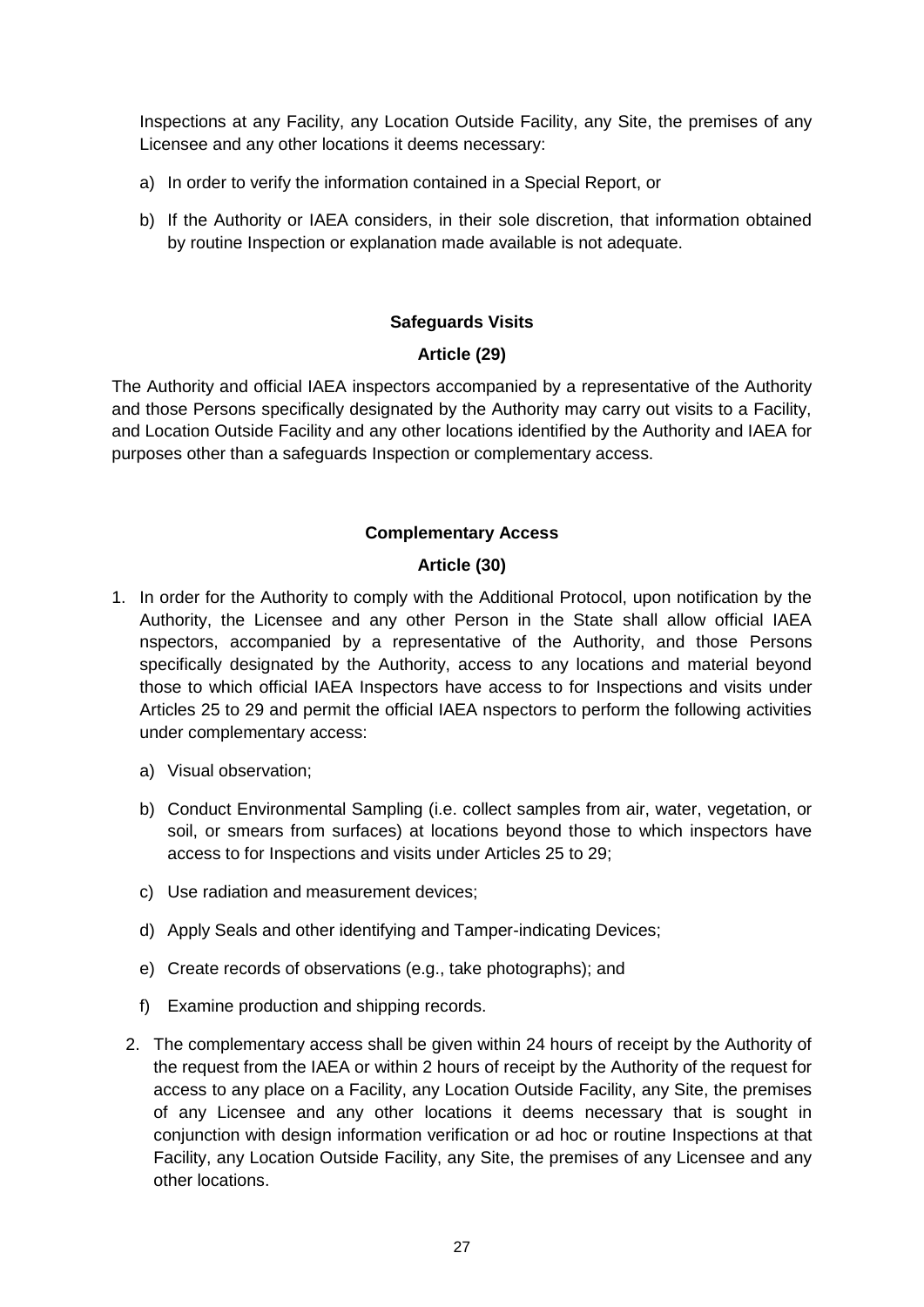#### **ANNEX**

#### **Forms and Codes Used for Reports to the Authority**

- <span id="page-27-1"></span><span id="page-27-0"></span>Form No. 1 – Physical Inventory Listing (PIL)
- Form No. 2 Inventory Change Report (ICR)
- Form No. 3 Material Balance Report (MBR)

Codes Used by the Licensee in Completing Reports to the Authority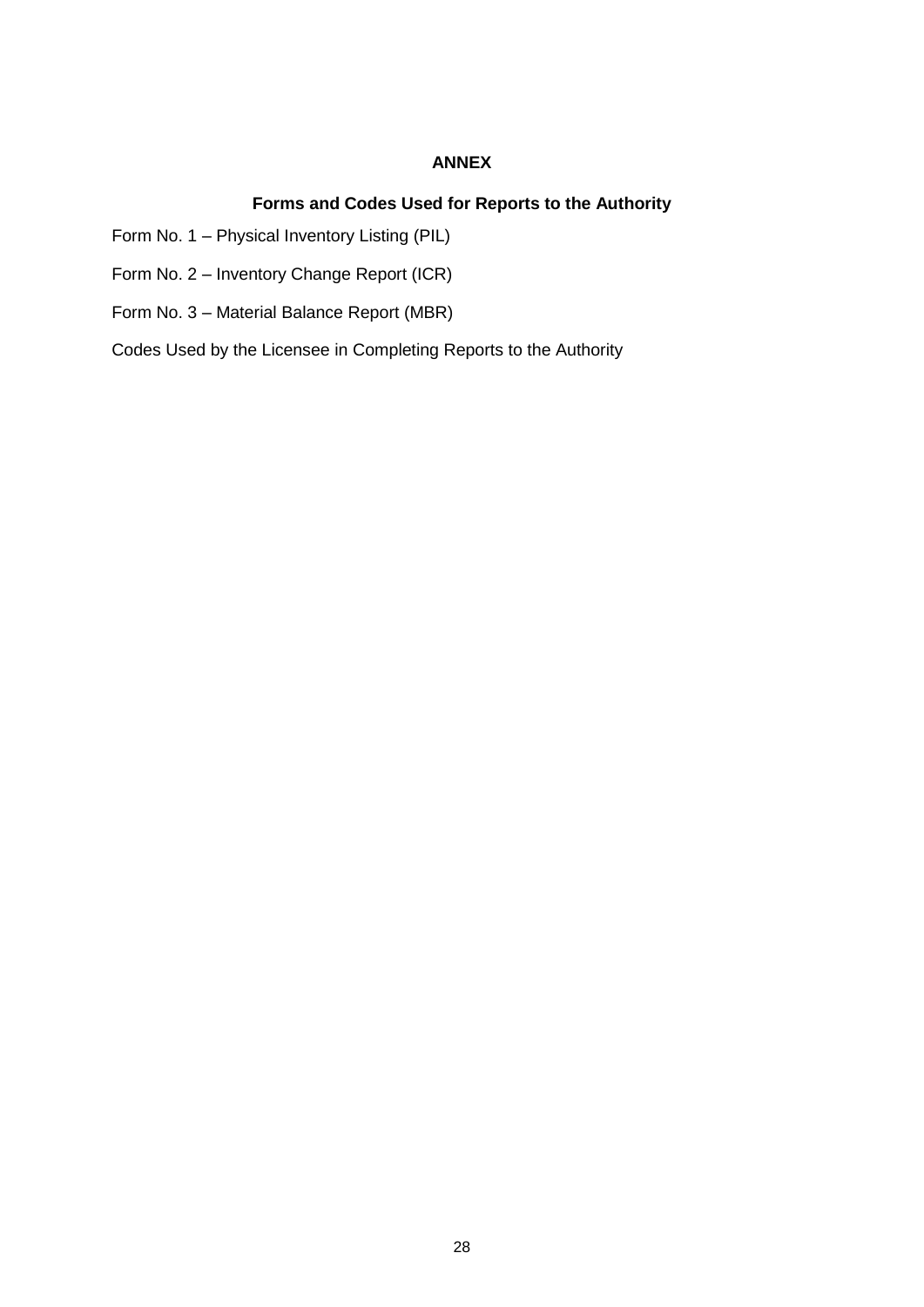| Form No. 1 - Physical Inventory Listing (PIL)                     |                                                              |                                   |                   |                           |                                 |                                                                       |                             |                                   |             |                                               |             |                    |                      |              |            |            |  |
|-------------------------------------------------------------------|--------------------------------------------------------------|-----------------------------------|-------------------|---------------------------|---------------------------------|-----------------------------------------------------------------------|-----------------------------|-----------------------------------|-------------|-----------------------------------------------|-------------|--------------------|----------------------|--------------|------------|------------|--|
| FACILITY NAME AND ADDRESS                                         |                                                              |                                   |                   |                           |                                 |                                                                       | <b>LICENCE NUMBER</b>       |                                   |             |                                               | DATE OF PIT |                    |                      |              |            |            |  |
|                                                                   |                                                              |                                   |                   |                           |                                 |                                                                       | <b>MBA CODE</b>             | LOF CODE                          |             |                                               |             | <b>REPORT NO.</b>  |                      |              |            |            |  |
|                                                                   |                                                              |                                   |                   |                           |                                 |                                                                       | <b>MATERIAL TYPE</b>        |                                   |             |                                               |             | <b>PAGE NUMBER</b> |                      |              |            |            |  |
|                                                                   |                                                              |                                   |                   |                           |                                 |                                                                       |                             |                                   |             |                                               |             |                    |                      |              | of  pages  |            |  |
|                                                                   |                                                              |                                   |                   |                           |                                 |                                                                       |                             | PHYSICAL INVENTORY LISTING        |             |                                               |             |                    |                      |              |            |            |  |
|                                                                   |                                                              |                                   |                   |                           |                                 |                                                                       |                             |                                   |             |                                               |             |                    |                      |              |            | CORRECTION |  |
| ENTRY NO                                                          | CONTINUATION                                                 | ( or BATCH LOCATION )<br>KMP CODE | <b>BATCH NAME</b> | OF ITEMS<br><b>NUMBER</b> | <b>MATERIAL<br/>DESCRIPTION</b> | ELEMENT                                                               | <b>TOTAL</b><br>WEIGHT      | <b>ELEMENT</b><br>WEIGHT          | UNIT (kg/g) | <b>ISOTOPE</b><br>WEIGHT<br>(URANIUM<br>ONLY) |             | SOTOPE CODE        | <b>MEASUR. BASIS</b> | CONCISE NOTE | REPORT NO. | ENTRY NO.  |  |
|                                                                   |                                                              |                                   |                   |                           |                                 |                                                                       |                             |                                   |             |                                               |             |                    |                      |              |            |            |  |
|                                                                   |                                                              |                                   |                   |                           |                                 |                                                                       |                             |                                   |             |                                               |             |                    |                      |              |            |            |  |
|                                                                   |                                                              |                                   |                   |                           |                                 |                                                                       |                             |                                   |             |                                               |             |                    |                      |              |            |            |  |
|                                                                   |                                                              |                                   |                   |                           |                                 |                                                                       |                             |                                   |             |                                               |             |                    |                      |              |            |            |  |
|                                                                   |                                                              |                                   |                   |                           |                                 |                                                                       |                             |                                   |             |                                               |             |                    |                      |              |            |            |  |
|                                                                   |                                                              |                                   |                   |                           |                                 |                                                                       |                             |                                   |             |                                               |             |                    |                      |              |            |            |  |
|                                                                   |                                                              |                                   |                   |                           |                                 |                                                                       |                             |                                   |             |                                               |             |                    |                      |              |            |            |  |
|                                                                   |                                                              |                                   |                   |                           |                                 |                                                                       |                             |                                   |             |                                               |             |                    |                      |              |            |            |  |
|                                                                   |                                                              |                                   |                   |                           |                                 |                                                                       |                             |                                   |             |                                               |             |                    |                      |              |            |            |  |
|                                                                   |                                                              |                                   |                   |                           |                                 |                                                                       |                             |                                   |             |                                               |             |                    |                      |              |            |            |  |
|                                                                   |                                                              |                                   |                   |                           |                                 |                                                                       |                             |                                   |             |                                               |             |                    |                      |              |            |            |  |
|                                                                   |                                                              |                                   |                   |                           |                                 |                                                                       |                             |                                   |             |                                               |             |                    |                      |              |            |            |  |
|                                                                   |                                                              |                                   |                   |                           |                                 |                                                                       |                             |                                   |             |                                               |             |                    |                      |              |            |            |  |
|                                                                   |                                                              |                                   |                   |                           |                                 |                                                                       |                             |                                   |             |                                               |             |                    |                      |              |            |            |  |
|                                                                   |                                                              |                                   |                   |                           |                                 |                                                                       |                             |                                   |             |                                               |             |                    |                      |              |            |            |  |
|                                                                   |                                                              |                                   |                   |                           |                                 |                                                                       |                             |                                   |             |                                               |             |                    |                      |              |            |            |  |
|                                                                   |                                                              |                                   |                   |                           |                                 |                                                                       |                             |                                   |             |                                               |             |                    |                      |              |            |            |  |
|                                                                   |                                                              |                                   |                   |                           |                                 |                                                                       |                             |                                   |             |                                               |             |                    |                      |              |            |            |  |
|                                                                   |                                                              |                                   |                   |                           |                                 |                                                                       |                             |                                   |             |                                               |             |                    |                      |              |            |            |  |
|                                                                   |                                                              |                                   |                   |                           |                                 |                                                                       |                             |                                   |             |                                               |             |                    |                      |              |            |            |  |
|                                                                   | NAME AND SIGNATURE OF AUTHORISED<br>OFFICIAL AND DATE SIGNED |                                   |                   |                           |                                 |                                                                       |                             |                                   |             |                                               |             |                    |                      |              |            |            |  |
|                                                                   |                                                              |                                   |                   |                           |                                 |                                                                       |                             | For FANR SG Dept. / IAEA use only |             |                                               |             |                    |                      |              |            |            |  |
| VERIFIED BY FANR SAFEGUARDS INSPECTOR<br>DATE, NAME AND SIGNATURE |                                                              |                                   |                   |                           |                                 | VERIFIED BY THE IAEA SAFEGUARDS INSPECTOR<br>DATE, NAME AND SIGNATURE |                             |                                   |             |                                               |             |                    |                      |              |            |            |  |
| <b>IAEA Report No.</b>                                            |                                                              |                                   |                   |                           |                                 |                                                                       | <b>IAEA Statement Dated</b> |                                   |             |                                               |             |                    |                      |              |            |            |  |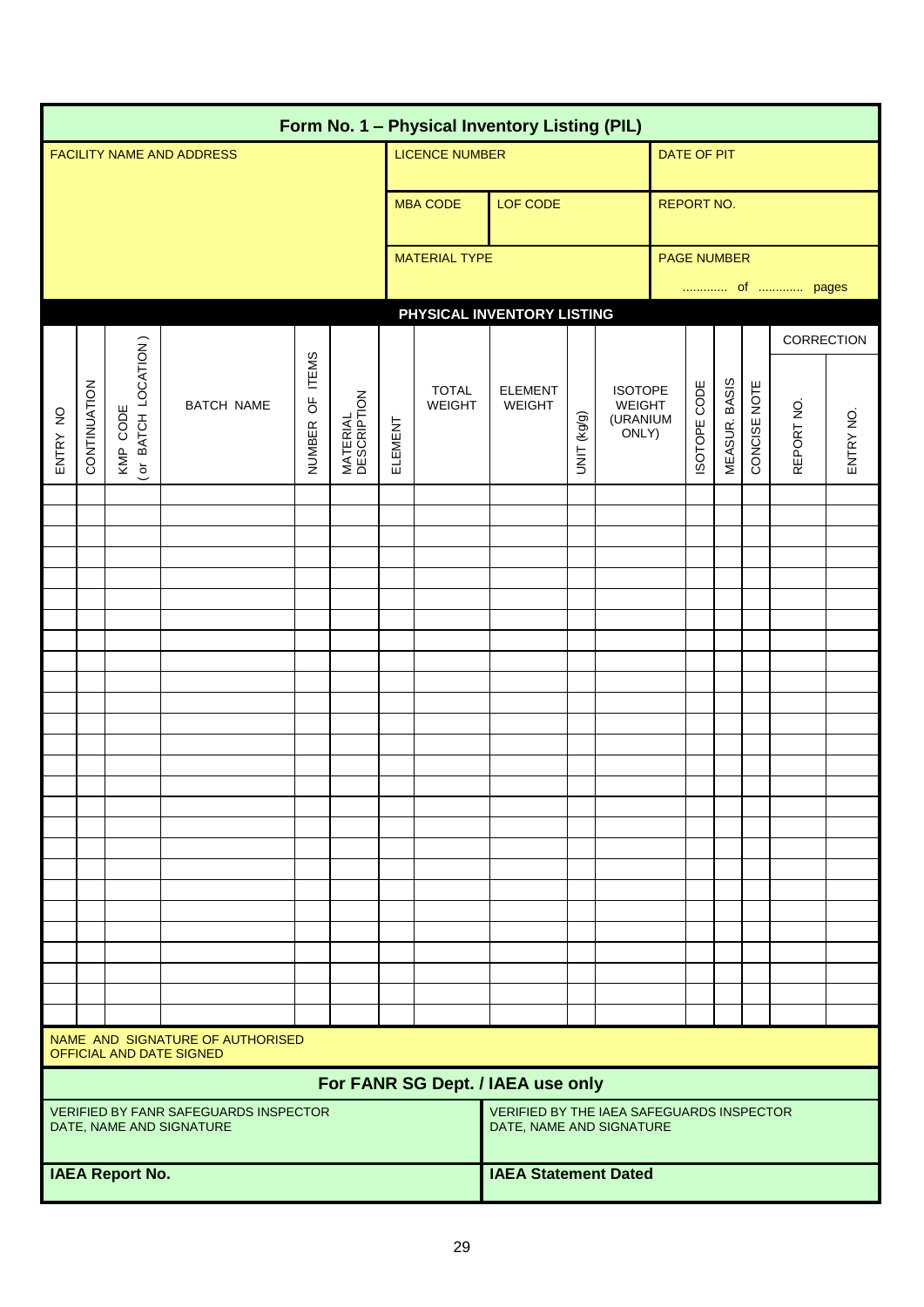| Form No. 2 - Inventory Change Report (ICR)                       |            |  |                                             |  |                        |                    |                                                                  |                                                           |                                              |                       |                                  |                      |                              |                                    |                            |                      |                     |             |  |                   |
|------------------------------------------------------------------|------------|--|---------------------------------------------|--|------------------------|--------------------|------------------------------------------------------------------|-----------------------------------------------------------|----------------------------------------------|-----------------------|----------------------------------|----------------------|------------------------------|------------------------------------|----------------------------|----------------------|---------------------|-------------|--|-------------------|
| SHIPPER NAME AND ADDRESS                                         |            |  |                                             |  |                        |                    | <b>DATE SHIPPED</b>                                              |                                                           |                                              |                       | <b>RECEIVER NAME AND ADDRESS</b> |                      |                              |                                    |                            |                      |                     |             |  |                   |
|                                                                  |            |  |                                             |  |                        |                    |                                                                  |                                                           |                                              |                       |                                  |                      |                              |                                    |                            |                      |                     |             |  |                   |
|                                                                  |            |  |                                             |  |                        |                    |                                                                  |                                                           |                                              |                       |                                  |                      |                              |                                    |                            |                      |                     |             |  |                   |
|                                                                  |            |  |                                             |  |                        |                    |                                                                  |                                                           | Page no.  of  pages                          |                       |                                  |                      |                              |                                    |                            |                      |                     |             |  |                   |
|                                                                  |            |  |                                             |  |                        |                    |                                                                  | <b>TRANSACTION NO.</b>                                    |                                              |                       |                                  |                      |                              |                                    |                            |                      |                     |             |  |                   |
| <b>SHIPPER FACILITY</b>                                          |            |  | <b>SHIPPER MBA CODE</b>                     |  |                        | <b>LICENCE NO.</b> |                                                                  | <b>DATE RECEIVED</b>                                      |                                              |                       | <b>RECEIVER FACILITY</b>         |                      |                              | <b>RECEIVER MBA CODE</b>           |                            | LICENCE NO.          |                     |             |  |                   |
| <b>CODE</b>                                                      |            |  | <b>KMP / LOF CODE</b>                       |  |                        |                    |                                                                  |                                                           |                                              |                       | <b>CODE</b>                      |                      | <b>KMP / LOF CODE</b>        |                                    |                            |                      |                     |             |  |                   |
|                                                                  |            |  |                                             |  |                        |                    | <b>SHIPPER'S DATA</b>                                            |                                                           |                                              |                       |                                  |                      |                              | <b>SHIPPER'S Report No.</b>        |                            |                      |                     |             |  |                   |
| <b>ENTRY</b>                                                     |            |  |                                             |  | NO. OF                 |                    | ELEM.                                                            | <b>TOTAL</b>                                              | <b>ELEMENT</b>                               | <b>UNIT</b>           | <b>ISOTOPE</b>                   | ISOT.                | <b>MEAS.</b>                 |                                    |                            | <b>COUNTRY</b>       |                     | $\mathbf c$ |  | <b>CORRECTION</b> |
| NO.                                                              | <b>ICC</b> |  | <b>BATCH NAME/ID</b>                        |  | <b>ITEMS</b>           | <b>MDC</b>         | <b>CODE</b>                                                      | <b>WEIGHT</b>                                             | <b>WEIGHT</b>                                | (kg/g)                | <b>WEIGHT</b>                    | <b>CODE</b>          | <b>BASIS</b>                 | <b>OF ORIGIN</b>                   | N                          | <b>REPORT</b><br>NO. | <b>ENTRY</b><br>NO. |             |  |                   |
|                                                                  |            |  |                                             |  |                        |                    |                                                                  |                                                           |                                              |                       |                                  |                      |                              |                                    |                            |                      |                     |             |  |                   |
|                                                                  |            |  |                                             |  |                        |                    |                                                                  |                                                           |                                              |                       |                                  |                      |                              |                                    |                            |                      |                     |             |  |                   |
|                                                                  |            |  |                                             |  |                        |                    |                                                                  |                                                           |                                              |                       |                                  |                      |                              |                                    |                            |                      |                     |             |  |                   |
| DATE OF INVENTORY CHANGE                                         |            |  |                                             |  |                        |                    |                                                                  | NAME AND SIGNATURE OF AUTHORISED OFFICIAL AND DATE SIGNED |                                              |                       |                                  |                      |                              |                                    |                            |                      |                     |             |  |                   |
|                                                                  |            |  |                                             |  |                        |                    | <b>RECEIVER'S DATA</b>                                           |                                                           |                                              |                       |                                  |                      | <b>RECEIVER'S Report No.</b> |                                    |                            |                      |                     |             |  |                   |
|                                                                  |            |  |                                             |  |                        |                    |                                                                  |                                                           |                                              |                       |                                  |                      |                              |                                    |                            |                      | <b>CORRECTION</b>   |             |  |                   |
| <b>ENTRY</b><br>NO.                                              | <b>ICC</b> |  | <b>BATCH NAME / ID</b>                      |  | NO. OF<br><b>ITEMS</b> | <b>MDC</b>         | ELEM.<br><b>CODE</b>                                             | <b>TOTAL</b><br><b>WEIGHT</b>                             | <b>ELEMENT</b><br><b>WEIGHT</b>              | <b>UNIT</b><br>(kg/g) | <b>ISOTOPE</b><br><b>WEIGHT</b>  | ISOT.<br><b>CODE</b> | MEAS.<br><b>BASIS</b>        | <b>COUNTRY</b><br><b>OF ORIGIN</b> | $\mathbf c$<br>$\mathbf N$ | <b>REPORT</b><br>NO. | <b>ENTRY</b><br>NO. |             |  |                   |
|                                                                  |            |  |                                             |  |                        |                    |                                                                  |                                                           |                                              |                       |                                  |                      |                              |                                    |                            |                      |                     |             |  |                   |
|                                                                  |            |  |                                             |  |                        |                    |                                                                  |                                                           |                                              |                       |                                  |                      |                              |                                    |                            |                      |                     |             |  |                   |
|                                                                  |            |  |                                             |  |                        |                    |                                                                  |                                                           |                                              |                       |                                  |                      |                              |                                    |                            |                      |                     |             |  |                   |
|                                                                  |            |  |                                             |  |                        |                    |                                                                  |                                                           |                                              |                       |                                  |                      |                              |                                    |                            |                      |                     |             |  |                   |
| <b>DATE OF INVENTORY CHANGE</b>                                  |            |  |                                             |  |                        |                    |                                                                  | NAME AND SIGNATURE OF AUTHORISED OFFICIAL AND DATE SIGNED |                                              |                       |                                  |                      |                              |                                    |                            |                      |                     |             |  |                   |
|                                                                  |            |  | For FANR SG Dept. use only (Shipper's Data) |  |                        |                    |                                                                  |                                                           | For FANR SG Dept. use only (Receiver's Data) |                       |                                  |                      |                              |                                    |                            |                      |                     |             |  |                   |
| <b>IAEA Report No.</b><br><b>IAEA Report Entries No.</b><br>from |            |  |                                             |  |                        | to                 | <b>IAEA Report No.</b><br><b>IAEA Report Entries No.</b><br>from |                                                           |                                              |                       |                                  | to                   |                              |                                    |                            |                      |                     |             |  |                   |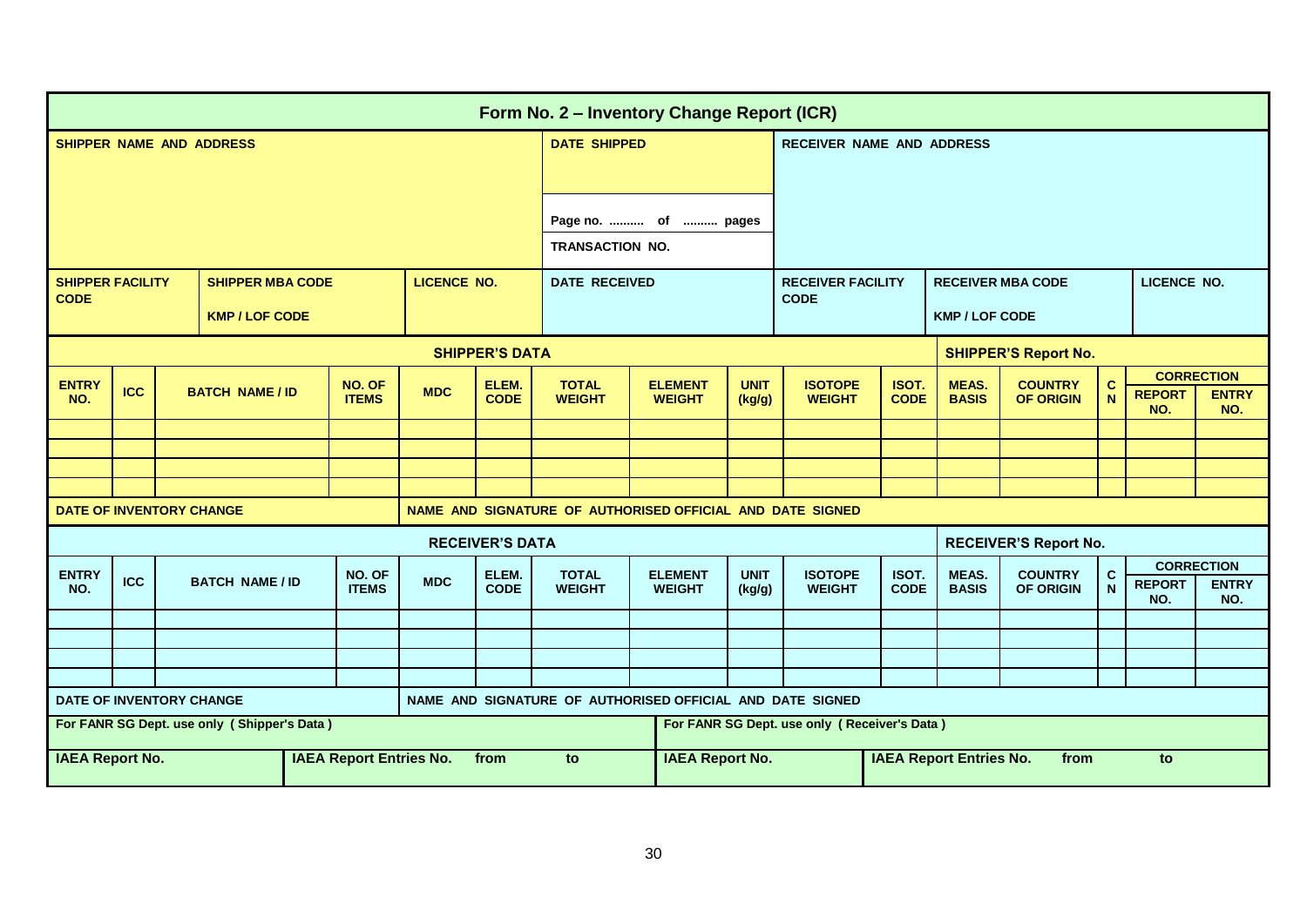| Form No. 3 - Material Balance Report (MBR)                               |              |                        |         |                                   |                   |             |                                                                       |                         |              |           |            |  |  |  |  |
|--------------------------------------------------------------------------|--------------|------------------------|---------|-----------------------------------|-------------------|-------------|-----------------------------------------------------------------------|-------------------------|--------------|-----------|------------|--|--|--|--|
| <b>LICENCE NUMBER</b><br><b>FACILITY NAME AND ADDRESS</b>                |              |                        |         |                                   |                   |             |                                                                       | <b>REPORTING PERIOD</b> |              |           |            |  |  |  |  |
|                                                                          |              |                        |         | <b>MBA CODE</b>                   | <b>REPORT NO.</b> |             |                                                                       |                         |              | FROM      |            |  |  |  |  |
|                                                                          |              |                        |         |                                   |                   |             |                                                                       | <b>TO</b>               |              |           |            |  |  |  |  |
|                                                                          |              |                        |         | <b>MATERIAL TYPE</b>              |                   |             |                                                                       | <b>PAGE NUMBER</b>      |              |           |            |  |  |  |  |
|                                                                          |              |                        |         |                                   |                   |             |                                                                       | of  pages               |              |           |            |  |  |  |  |
|                                                                          |              |                        |         | <b>MATERIAL BALANCE</b>           |                   |             |                                                                       |                         |              |           |            |  |  |  |  |
|                                                                          |              |                        |         |                                   |                   |             |                                                                       |                         |              |           | CORRECTION |  |  |  |  |
|                                                                          | CONTINUATION |                        | CODE    |                                   |                   |             |                                                                       | SOTOPE CODE             | CONCISE NOTE |           |            |  |  |  |  |
| ENTRY NO.                                                                |              | <b>ENTRY NAME</b>      | ELEMENT | <b>ELEMENT WEIGHT</b>             |                   | UNIT (kg/g) | <b>ISOTOPE</b><br>WEIGHT<br>(URANIUM ONLY)                            |                         |              | REPORT NO | ENTRY NO.  |  |  |  |  |
|                                                                          |              |                        |         |                                   |                   |             |                                                                       |                         |              |           |            |  |  |  |  |
|                                                                          |              |                        |         |                                   |                   |             |                                                                       |                         |              |           |            |  |  |  |  |
|                                                                          |              |                        |         |                                   |                   |             |                                                                       |                         |              |           |            |  |  |  |  |
|                                                                          |              |                        |         |                                   |                   |             |                                                                       |                         |              |           |            |  |  |  |  |
|                                                                          |              |                        |         |                                   |                   |             |                                                                       |                         |              |           |            |  |  |  |  |
|                                                                          |              |                        |         |                                   |                   |             |                                                                       |                         |              |           |            |  |  |  |  |
|                                                                          |              |                        |         |                                   |                   |             |                                                                       |                         |              |           |            |  |  |  |  |
|                                                                          |              |                        |         |                                   |                   |             |                                                                       |                         |              |           |            |  |  |  |  |
|                                                                          |              |                        |         |                                   |                   |             |                                                                       |                         |              |           |            |  |  |  |  |
|                                                                          |              |                        |         |                                   |                   |             |                                                                       |                         |              |           |            |  |  |  |  |
|                                                                          |              |                        |         |                                   |                   |             |                                                                       |                         |              |           |            |  |  |  |  |
|                                                                          |              |                        |         |                                   |                   |             |                                                                       |                         |              |           |            |  |  |  |  |
|                                                                          |              |                        |         |                                   |                   |             |                                                                       |                         |              |           |            |  |  |  |  |
|                                                                          |              |                        |         |                                   |                   |             |                                                                       |                         |              |           |            |  |  |  |  |
|                                                                          |              |                        |         |                                   |                   |             |                                                                       |                         |              |           |            |  |  |  |  |
|                                                                          |              |                        |         |                                   |                   |             |                                                                       |                         |              |           |            |  |  |  |  |
|                                                                          |              |                        |         |                                   |                   |             |                                                                       |                         |              |           |            |  |  |  |  |
|                                                                          |              |                        |         |                                   |                   |             |                                                                       |                         |              |           |            |  |  |  |  |
|                                                                          |              | DATE OF MBR            |         | OFFICIAL AND DATE SIGNED          |                   |             | NAME AND SIGNATURE OF AUTHORISED                                      |                         |              |           |            |  |  |  |  |
|                                                                          |              |                        |         | For FANR SG Dept. / IAEA use only |                   |             |                                                                       |                         |              |           |            |  |  |  |  |
| <b>VERIFIED BY FANR SAFEGUARDS INSPECTOR</b><br>DATE, NAME AND SIGNATURE |              |                        |         |                                   |                   |             | VERIFIED BY THE IAEA SAFEGUARDS INSPECTOR<br>DATE, NAME AND SIGNATURE |                         |              |           |            |  |  |  |  |
|                                                                          |              | <b>IAEA Report No.</b> |         |                                   |                   |             |                                                                       |                         |              |           |            |  |  |  |  |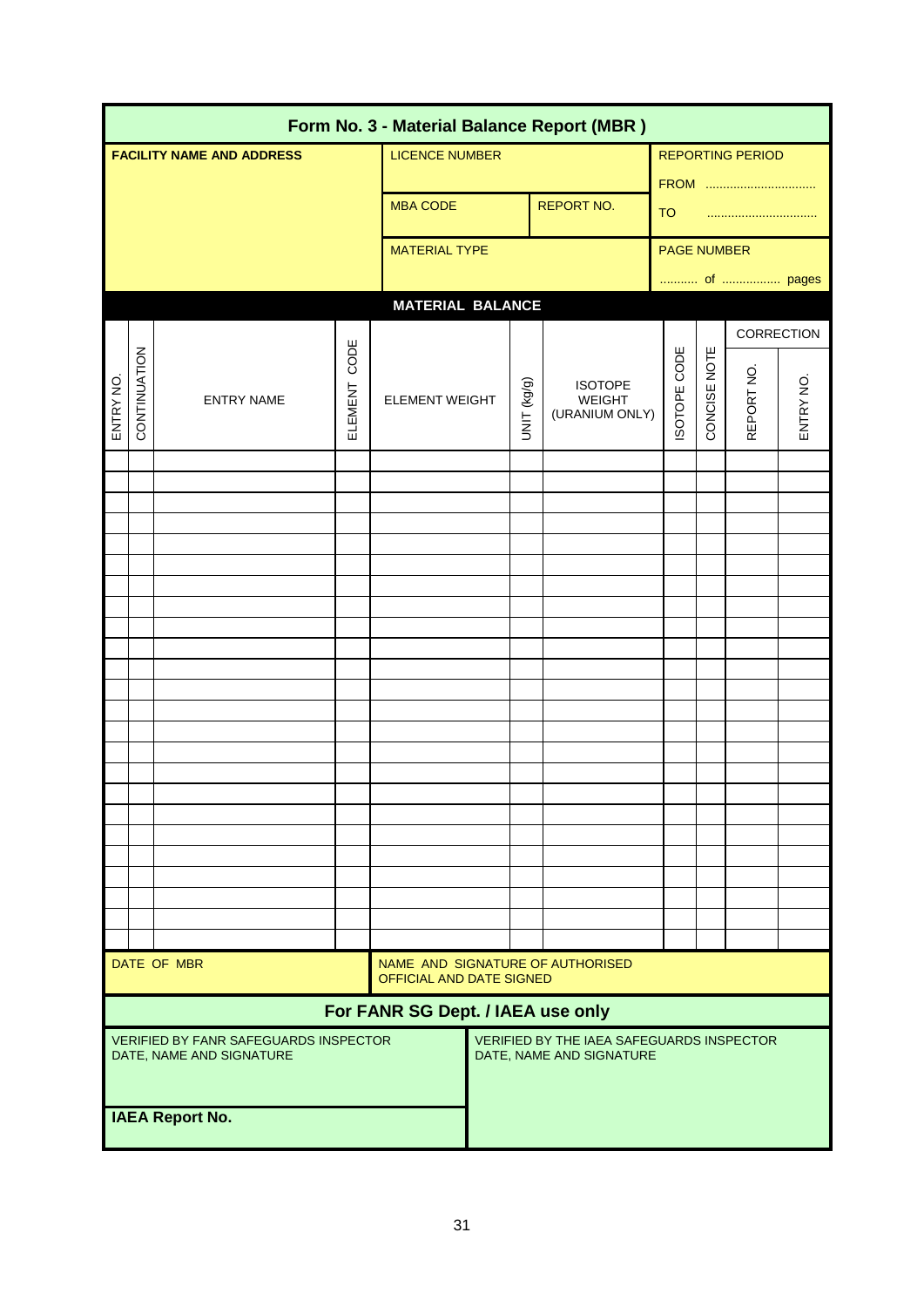#### **Codes Used by the Licensee in Completing Reports to the Authority**

Two-character codes used for accounting entries in Inventory Change Reports and Material Balance Reports

| <b>Type of Inventory Change</b>                       | Code      |
|-------------------------------------------------------|-----------|
| Receipt foreign (import into UAE)                     | <b>RF</b> |
| Receipt domestic                                      | <b>RD</b> |
| Domestic receipt at starting point of safeguards      | <b>RS</b> |
| Domestic receipt from non-safeguarded activity        | <b>RN</b> |
| Nuclear production                                    | <b>NP</b> |
| Shipment foreign (export from UAE)                    | <b>SF</b> |
| Shipment domestic                                     | <b>SD</b> |
| Domestic shipment to non-safeguarded activity         | <b>SN</b> |
| <b>Nuclear loss</b>                                   | LN        |
| Measured discard                                      | LD        |
| Transfer to retained waste                            | <b>TW</b> |
| Retransfer from retained waste back to safeguards     | <b>FW</b> |
| Exemption from safeguards based on use                | EU        |
| Exemption from safeguards based on quantity           | EQ        |
| De-Exemption, reapplication of safeguards (use)       | <b>DU</b> |
| De-Exemption, reapplication of safeguards (quantity)  | <b>DQ</b> |
| Termination of safeguards for non-nuclear consumption | TU        |
| <b>Accidental loss</b>                                | LA        |
| Accidental gain                                       | <b>GA</b> |
| Shipper / receiver difference                         | DI        |
| Decrease in batch content due to re-batching          | <b>RM</b> |
| Increase in batch content due to re-batching          | <b>RP</b> |

| <b>Category Change (result of blending, Enrichment,</b><br>depletion or burn-up) | Code      |
|----------------------------------------------------------------------------------|-----------|
| Enriched to natural                                                              | EN        |
| Enriched to depleted                                                             | ED        |
| Natural to enriched                                                              | <b>NE</b> |
| Natural to depleted                                                              | <b>ND</b> |
| Depleted to enriched                                                             | DE.       |
| Depleted to natural                                                              | <b>DN</b> |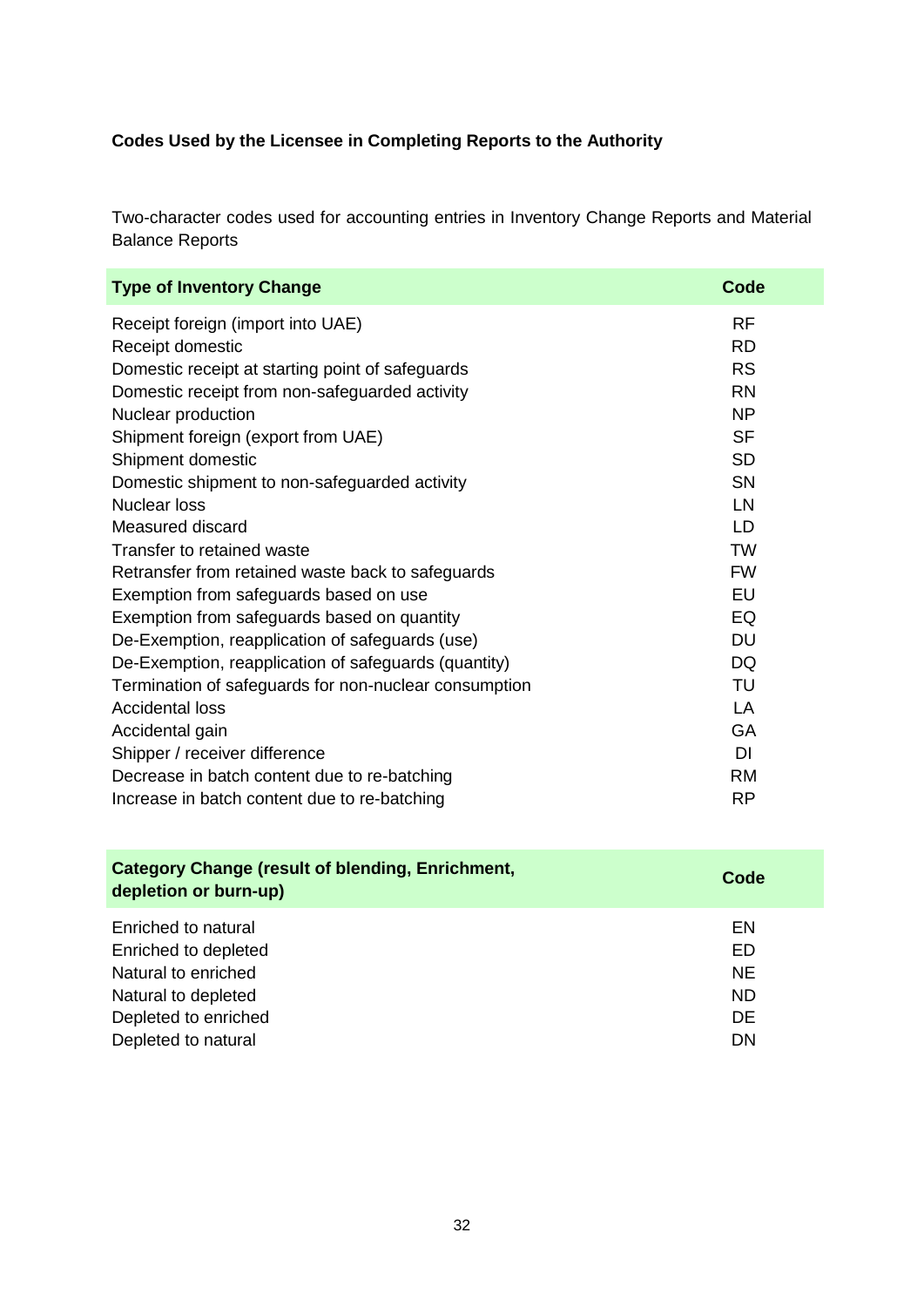| <b>Other Codes for Material Balance Reports</b> | Code      |
|-------------------------------------------------|-----------|
| Beginning physical inventory                    | РB        |
| Ending book inventory                           | <b>BE</b> |
| Shipper / receiver difference                   | DI        |
| Adjusted ending book inventory                  | <b>BA</b> |
| Ending physical inventory                       | <b>PE</b> |
| Material unaccounted for                        | <b>MF</b> |
| Rounding adjustment                             | <b>RA</b> |
| Rounding adjustment to entry XX                 | RAXX      |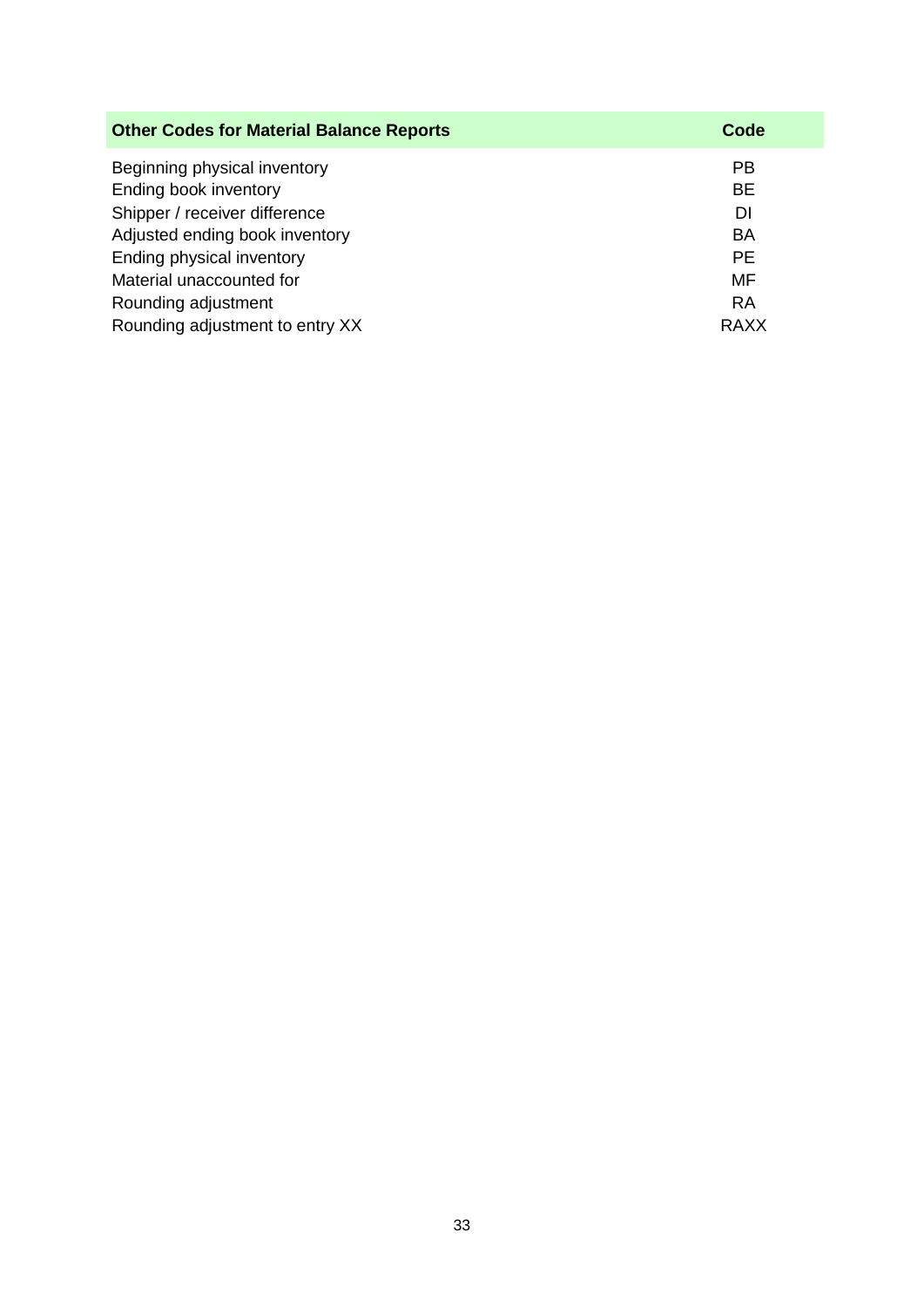Data elements of the **four-character material description codes** indicating the physical and chemical form, containment, and irradiation status and quality of the Nuclear Material in the batch.

| <b>Material description - Physical Form (1st Character)</b> | <b>Code</b> |
|-------------------------------------------------------------|-------------|
| <b>Fuel elements</b>                                        | В           |
| <b>Fuel Components</b>                                      | D           |
| <b>Powders</b>                                              | F           |
| Powder, ceramic                                             | G           |
| Formed, green                                               | Н           |
| Ceramics                                                    | J           |
| Coated particles                                            | K           |
| Solids, other                                               | Ø           |
| Liquids                                                     | N           |
| Residues, scrap                                             | R           |
| Sealed sources                                              | Q/S         |
| Waste, solid                                                |             |
| Waste, liquid                                               | U           |
| Small samples, specimens                                    | V           |

| <b>Material description - Chemical Form (2nd Character)</b> | <b>Code</b>    |
|-------------------------------------------------------------|----------------|
| Elemental                                                   | D              |
| Fluoride                                                    | E              |
| Hex                                                         | G              |
| <b>Nitrate</b>                                              | J              |
| <b>ADU</b>                                                  | K              |
| Dioxide                                                     | Q              |
| Trioxide                                                    | Τ              |
| Oxide $(3/8)$                                               | U              |
| <b>Other Oxides</b>                                         | R              |
| Oxides, poisoned                                            | V              |
| Carbide                                                     | W              |
| Oxide / graphite                                            | X              |
| Carbide / graphite                                          | Y              |
| Nitride                                                     | Ζ              |
| Organic                                                     | 1              |
| Other compounds                                             | 2              |
| Al alloys                                                   | 3              |
| Si alloys                                                   | 4              |
| Zr alloys                                                   | 5              |
| Mo & Ti alloys                                              | 6              |
| Other alloys                                                | $\overline{7}$ |
| <b>Miscellaneous</b>                                        | Ø              |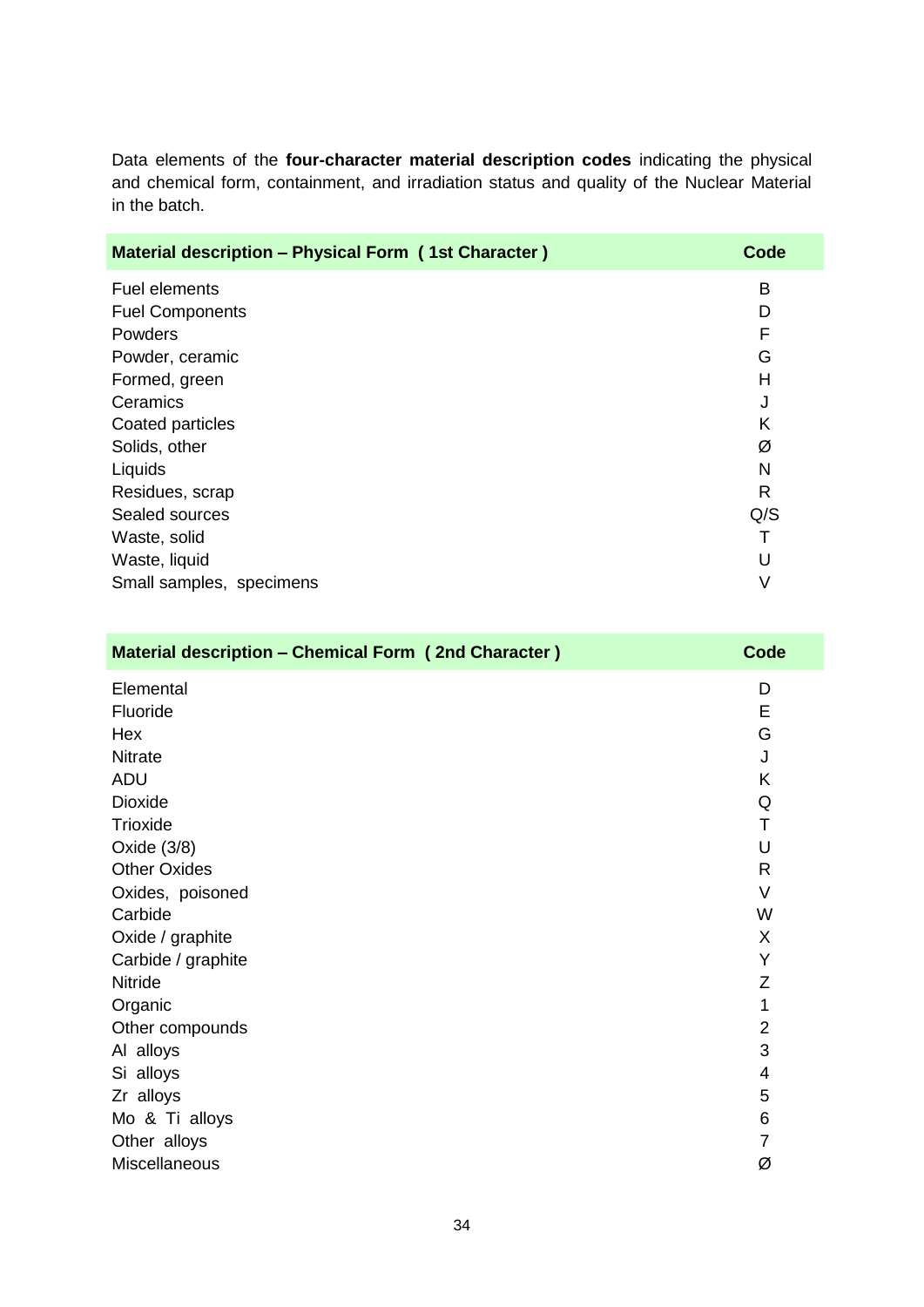| <b>Containment (3rd Character)</b> | <b>Code</b> |
|------------------------------------|-------------|
| Uncontained                        |             |
| Fuel units                         | 2           |
| Flask                              | 3           |
| In-core                            | 4           |
| Vessel, calibrated                 | 5           |
| Vessel, uncalibrated               | 6           |
| Tray                               |             |
| <b>Birdcage</b>                    | 8           |

| Storage containers classified by volume        | <b>Liters</b>          | Code |
|------------------------------------------------|------------------------|------|
| Sample bottles and other small containers      | < 0.5                  | A    |
| Bottles, fibrepacks, cans                      | $> 0.5 -$              | Е    |
| Bottles, fibrepacks, cans                      | $> 1 -$<br>5           | G    |
| Bottles, fibrepacks, cans and $UF_6$ cylinders | $> 5 -$<br>10          | H    |
| Fibrepacks, cans                               | $> 10 - 15$            | J    |
| Fibrepacks, drums                              | $> 15 - 20$            | K    |
| Drums                                          | $> 20 -$<br>50         |      |
| Drums                                          | $> 50 -$<br>100        | М    |
| Drums, barrels                                 | $>100 -$<br><b>200</b> | N    |
| Drums, barrels                                 | 500<br>$> 200 -$       | Q    |
| $UF6$ cylinders (2 t)                          | $> 500 - 1000$         | R    |
| $UF6$ cylinders (10-14 t)                      | $> 1000 - 5000$        | U    |
| Larger containers, e.g. tank trucks            | > 5000                 | V    |
| Other containers                               |                        | Ø    |

| Irradiation status and quality (4th Character) | <b>Code</b>    |                   |
|------------------------------------------------|----------------|-------------------|
|                                                | Non-irradiated | <b>Irradiated</b> |
| <b>Fresh Fuel</b>                              | F              |                   |
| Irradiated                                     |                | G                 |
| Manufactured                                   | A              | н                 |
| Pure, stable                                   | в              | J                 |
| Pure                                           | С              | Κ                 |
| Heterogeneous                                  | D              |                   |
| Variable                                       | F              | м                 |